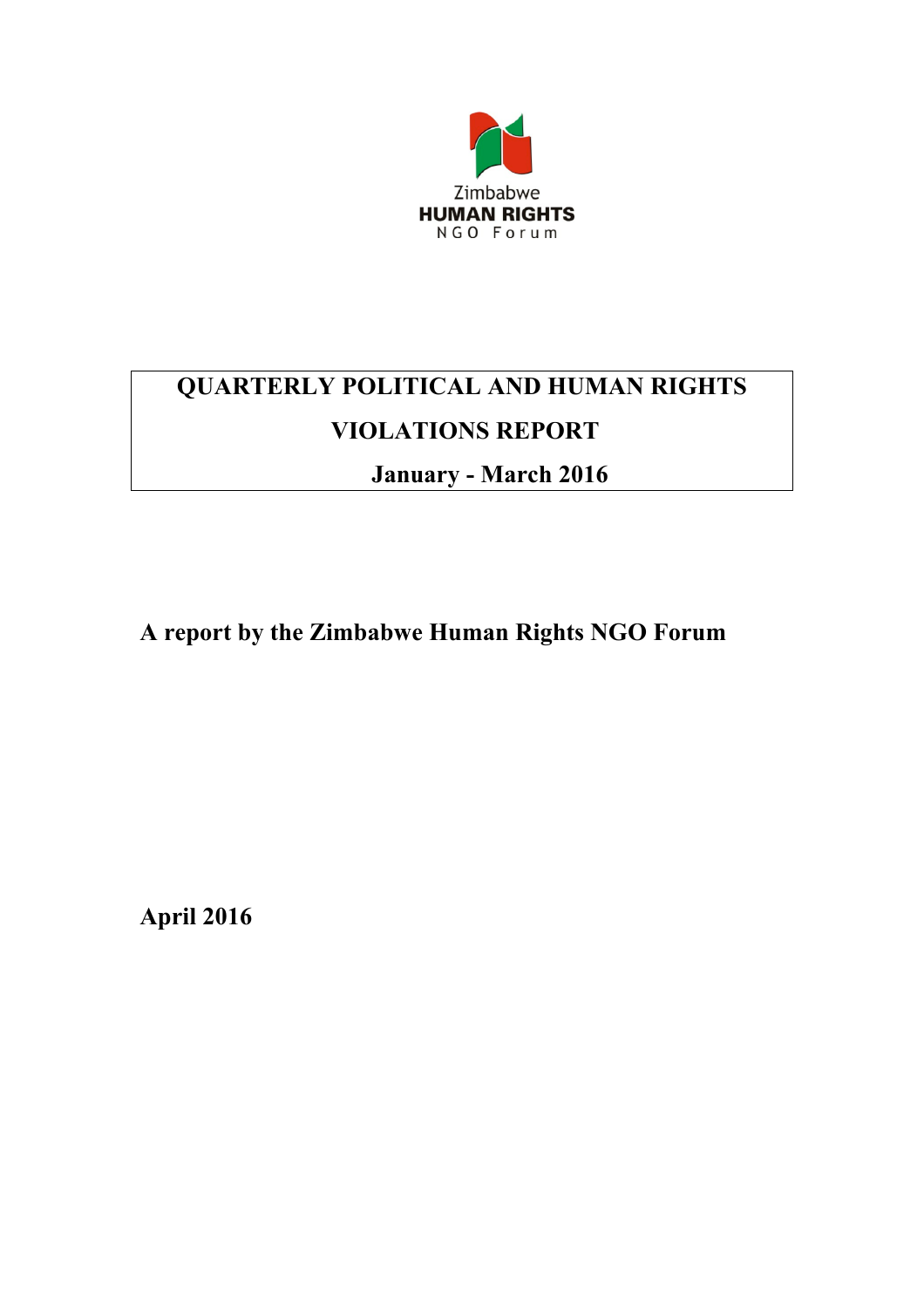## **TABLE OF CONTENTS**

| b. Violation of rights relating to respect for the integrity of the person 9 |    |
|------------------------------------------------------------------------------|----|
| Torture and other cruel, inhuman or degrading treatment or punishment  9     |    |
|                                                                              |    |
|                                                                              |    |
|                                                                              |    |
|                                                                              |    |
|                                                                              |    |
|                                                                              |    |
|                                                                              | 19 |
|                                                                              |    |
|                                                                              |    |
|                                                                              |    |
|                                                                              |    |
| ABOUT THE ZIMBABWE HUMAN RIGHTS NGO FORUM  24                                |    |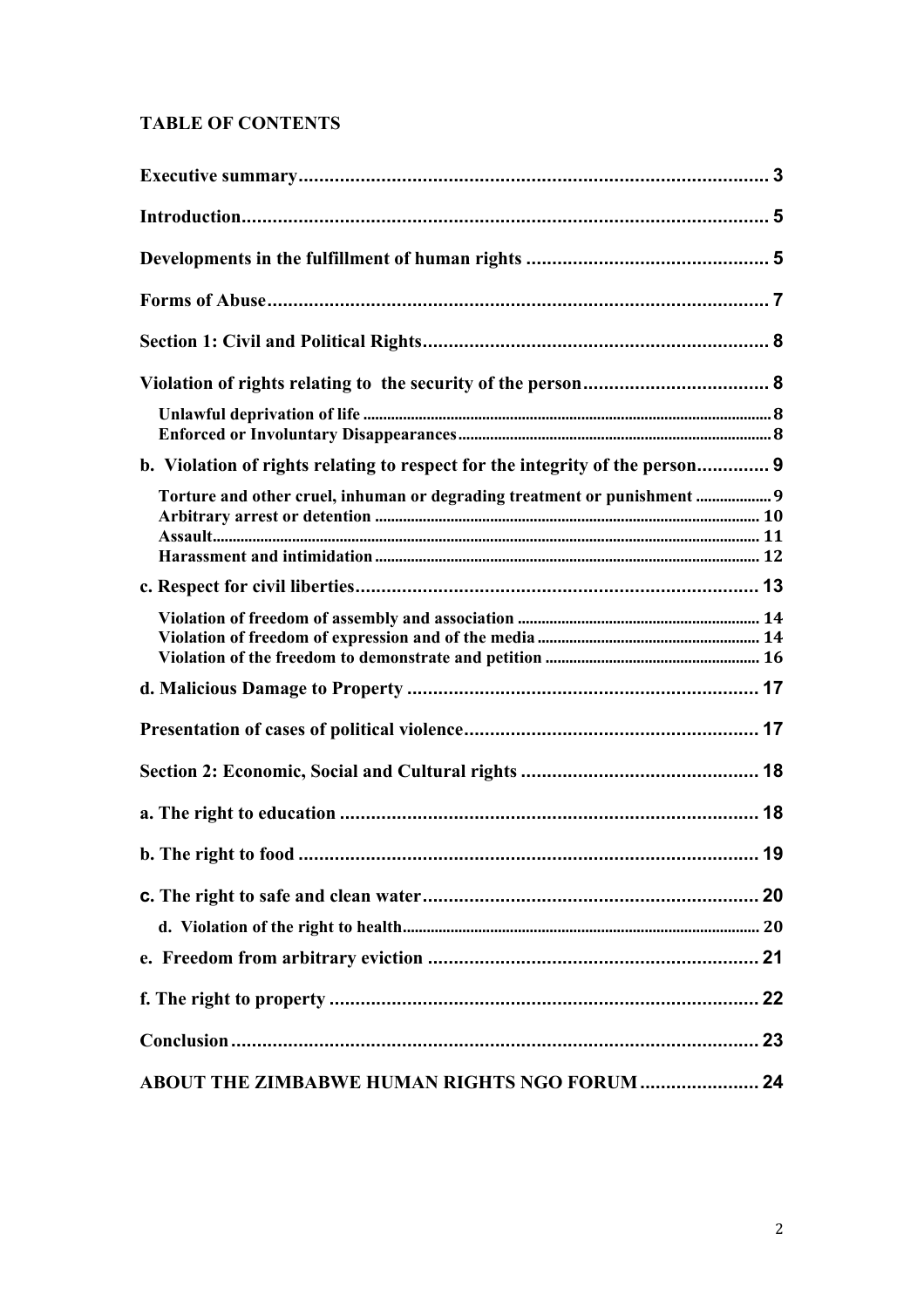## **Executive summary**

*The Zimbabwe human rights situation remains turbulent, characterised by an escalation of human rights violations and a fragile social and economic environment. The spike in human rights violations became visible in December 2015 and continued during the first quarter. Economic, social and cultural rights (ECOSOC) are violated partly through the government's lack of commitment in investing in the realization of these rights. The Government is demonstrating limited commitment to promote and protect ECOSOC rights. It is disturbing that the ruling party seems to be preoccupied with power contestations at the expense of the economy which is in a dire state making it very difficult for citizens to access their constitutionally guaranteed rights.*

*This has been exacerbated by the prevailing economic melt down coupled with the El Nino induced drought, which, severely impacts on the enjoyment of social and economic rights. According to the Zimbabwe National Statistics (Zimstat), the food poverty datum line for one person at the end of January 2016, stood at \$31, translating to about \$1.03 a day's spending for food. About 4 million Zimbabweans require food aid. So severe is the drought that President Mugabe acting in terms of Section 27(1) of the Civil Protection Act declared a State of Disaster in regard to severely affected areas in communal and resettlement areas of Zimbabwe with effect from 02 February 2016. It is important to note that the President delayed pronouncing the state of disaster long after famine had ravaged the population and about 20 000 cattle had died in the drought prone areas of Masvingo and Matebeland provinces.*

*The health and education sector have not been spared. Children's right to education continued to be violated with some schools withholding examination results for nonpayment of school fees, contravening the constitutionally guaranteed right to education.* 

*The health sector is not adequately protected due to underfunding. There is a shortage of drugs at major hospitals. During the quarter, the deterioration of public health infrastructure resulted in the outbreak of typhoid. By the end of March 2016, a total of 55 cases were confirmed in Harare suburbs of Glen Norah, Glen View, Hopley, Budiriro and Hatfield. There are high chances of the disease spreading to other parts of the country as a result of water shortages and the incessant water cuts.* 

*During the quarter the destruction of houses which escalated in 2014 following the demolition of 200 houses in Budiriro, Harare, became a cause of concern especially in the so called 'illegal settlements'<sup>1</sup> in areas in and around Harare. The Government of Zimbabwe in collaboration with the City of Harare carried out these unconstitutional property demolitions. In addition, these demolitions were carried out without court orders thus violating Sections 74, 51 and 53 of the Constitution which, guarantees freedom from arbitrary eviction, the right to human dignity and*

<sup>1</sup> There is controversy over the illegality of the settlements after it emerged the local authorities were aware of the sprouting of the settlements and only declared them illegal after occupiers had lived in them and paid procedural rates and fees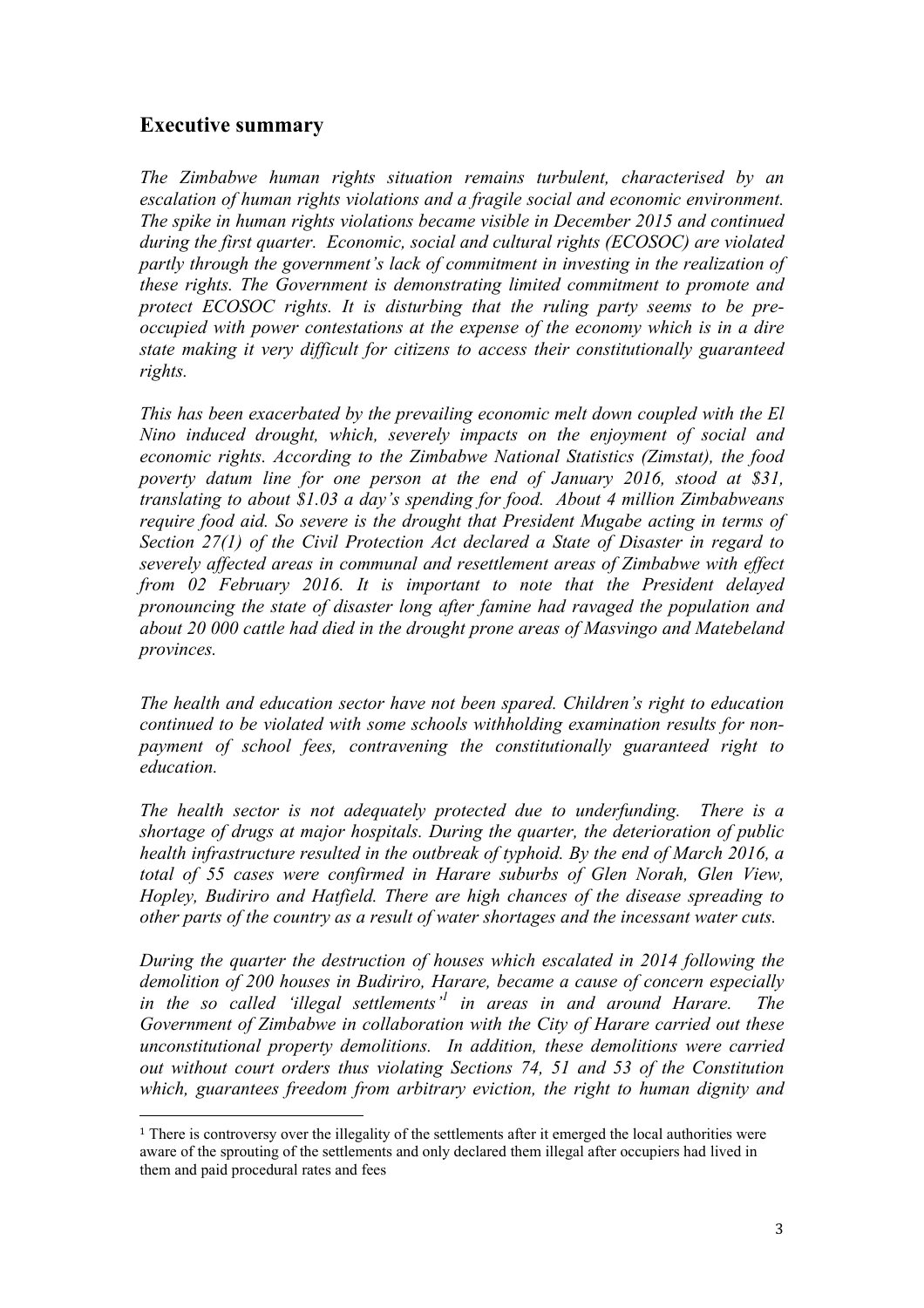*protection against cruel, inhuman and degrading treatment. Furthermore the demolitions did not meet the international standards of conducting evictions in that no adequate notice was given to the victims neither has the government shown any intention of compensating the victims.*

*Politically although there is an ebb in acts of overt political violence, covert forms of violence are on the rise in the form of threats, intimidation, illegal and unconstitutional property demolitions and partisan distribution of food. Rights relating to civil liberties, in particular, rights to petition and demonstrate; freedom of association, assembly, and expression as well as media freedom continue to be violated. By denying the people the right to freely protest, assemble, associate and express themselves, the government of Zimbabwe is not only violating the Constitution of Zimbabwe but also international and regional conventions such as the International Covenant on Civil and Political Rights and the African Charter on Human and Peoples' Rights', which Zimbabwe has ratified. Politicians also continue to use hate speech in the public media. Previously hate speech was targeted at opposition political activists but since 2014 it is now a norm in the ZANU PF faction riddled party.* 

*On 12 February, the Zimbabwe Peoples' First (ZimPF) was registered as a fullyfledged political party. The formation of ZimPF followed the purging of the then Vice President of Zimbabwe, Dr. Joice Mujuru in December 2014 on allegations of trying to remove President Mugabe. With ZimPF seeming to gain political ground, increased reports of political intolerance have been noted throughout the country. These include disruption of their political meetings, denial of food aid and assaults on their support base. On the other hand, ZANU PF succession wars continue unabated.* 

*In spite of the gloomy economic, social and political environment, a number of notable developments in the fulfillment of human rights in Zimbabwe were advanced during the quarter. These include the outlawing of child marriages, the decriminalization of Section 96 of the Criminal Law (Criminal Defamation) Act, the enactment of the Gender Commission Act and the appointment of the much-awaited commissioners of the National Peace and Reconciliation Commission whose main function is to ensure post-conflict justice, healing and reconciliation.*

*The continued violation of rights has been worsened by the government's failure to amend all domestic laws with the Constitution. A significant proportion of statutes do*  not comply with the Constitution. There is therefore an urgent need for the *Government to prioritise its basic functions of is protecting citizens from violence and providing essential services such as health, education, sanitation, and clean and safe water among others.*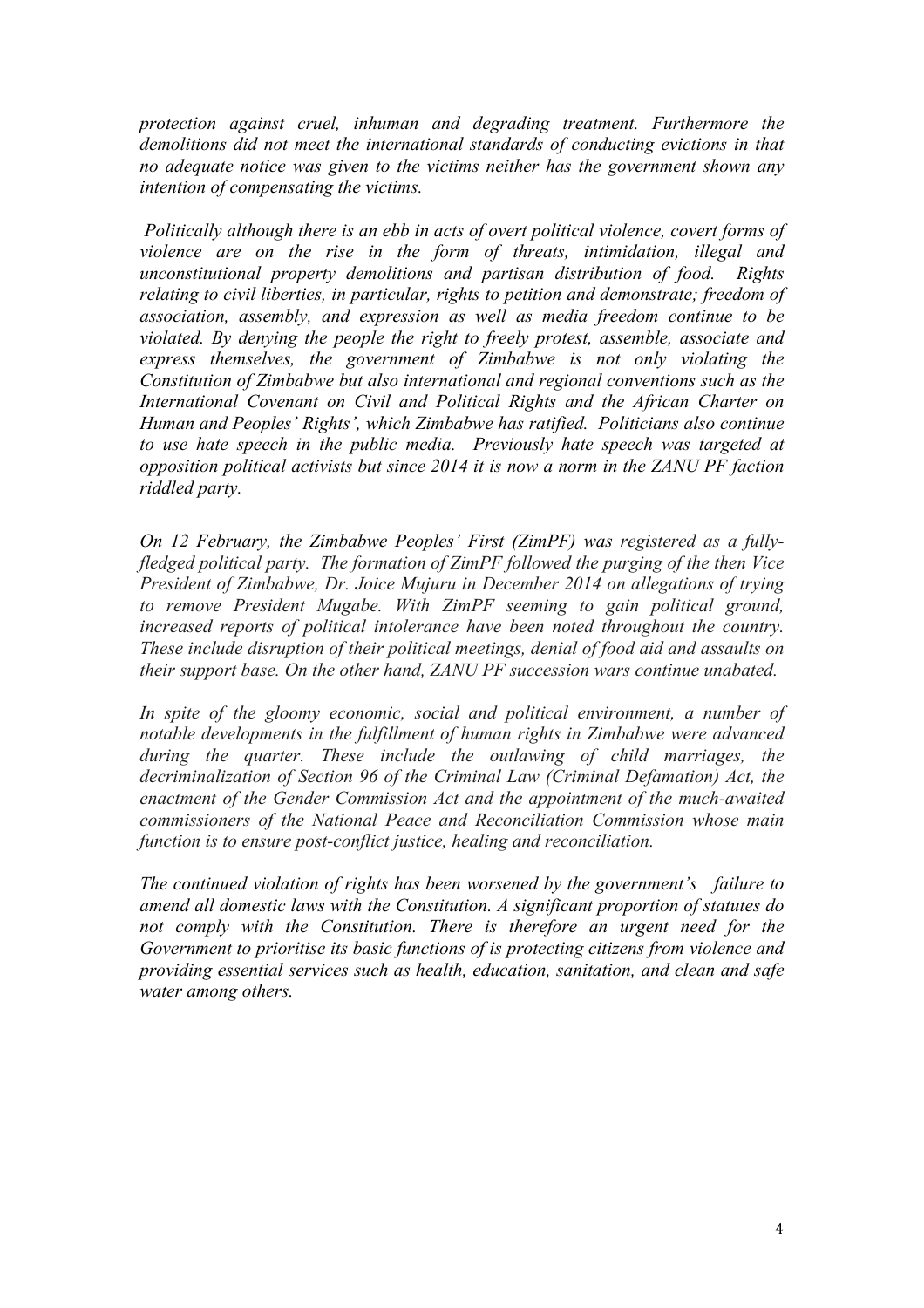#### **Introduction**

The Zimbabwe Human Rights NGO Forum (the Forum) produces the Quarterly Political and Human Rights Violations Report (QPVR) as a monitoring tool to track and document trends in civil, political, economic, social and cultural rights violations. This report covers the period between January and March 2016 and highlights developments through statistics and, trends in human rights violations. The information used is derived from the Forum's Public Interest Unit (PIU), member and partner organisations and verified press reports. Although this report derives its information from multiple sources it is not intended to be the main and exhaustive source of human rights violations information in Zimbabwe, but a complementary report alongside those produced by other human rights organisations.

### **Developments in the fulfillment of human rights**

The first quarter of the year was characterised by some notable improvements in the fulfilment of human rights for all in Zimbabwe. The period witnessed the decriminalisation of freedom of expression and of the media through expunging the limiting law. In February, the Government scrapped the criminal defamation law from its statutes on the grounds that it violated the constitutionally guaranteed freedom of expression and freedom of the media. $^2$  Section 96 of the Criminal Law (Criminal Defamation) Act which has been in existence since 2014 was challenged in the Constitutional Court (ConCourt) by MISA-Zimbabwe and the Herald editor Caesar Zvayi who argued that the law infringed on freedom of expression and media freedom. The ConCourt ruling was indeed victory for freedom of expression and of the media in Zimbabwe.

In another milestone development towards the fulfillment of human rights, on 20 January 2016, the ConCourt outlawed child marriages. In the landmark ruling, Deputy Chief Justice Luke Malaba invalidated Section 22 (1) of the Marriage Act [Chapter 5:11] or any law or practice or custom authorizing a person less than 18 years of age to marry or to be married. Thus with effect from 20 January no person, male or female, may enter into any marriage, including an unregistered customary law union

<sup>&</sup>lt;sup>2</sup> See Section 61 of the Constitution of Zimbabwe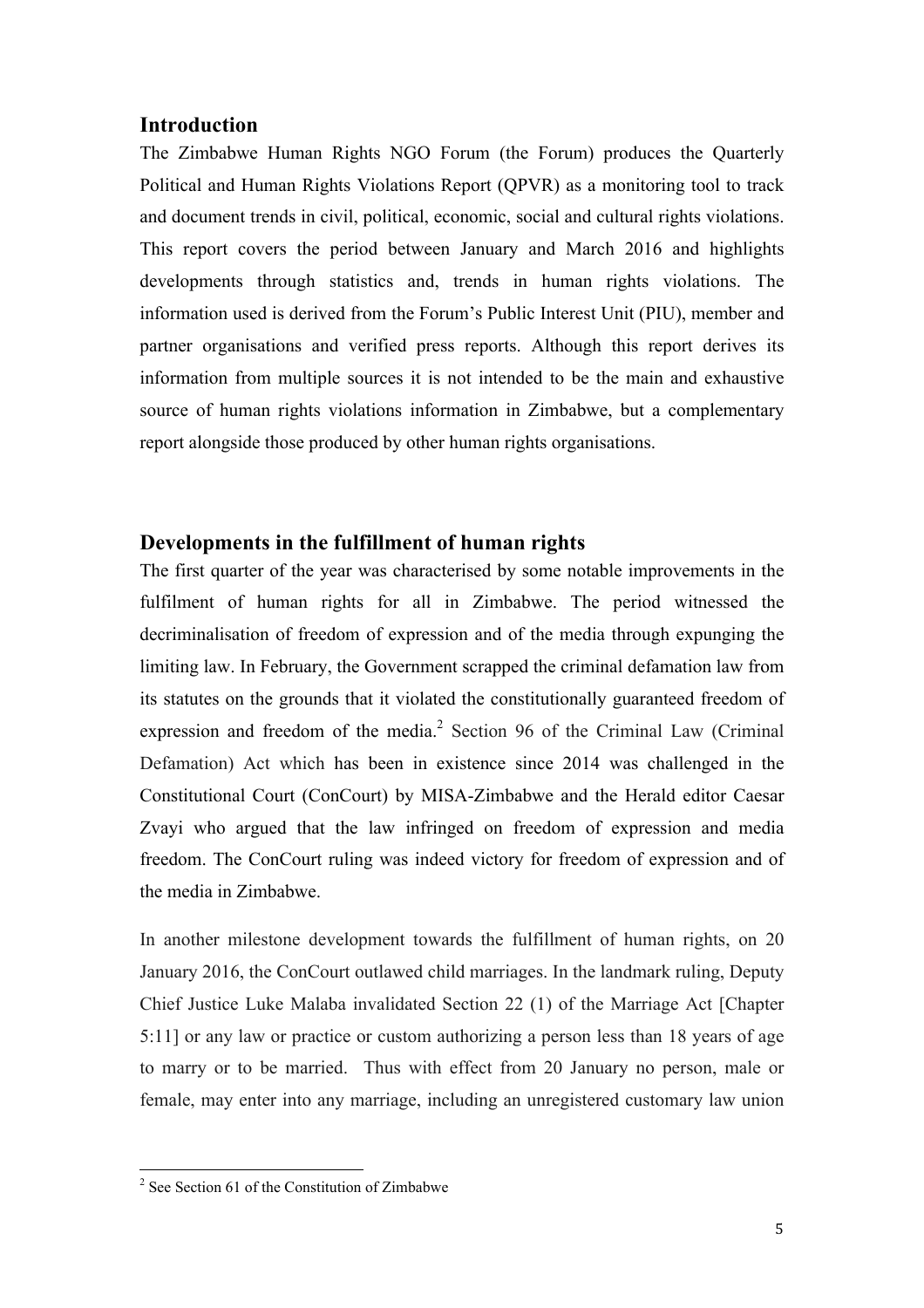or any other union including one arising out of religion or religious rite, before attaining 18 years.<sup>3</sup>

Although Zimbabwe's Parliament is set to pass a law that would see parents and guardians arrested for accepting *lobola* (bride price) for children younger than 18,<sup>4</sup> Zimbabwe must take clear steps to implement the court's ruling and end child marriages which is rampant in Zimbabwe. Global statistics show that Zimbabwe is one of Africa's leading countries in child marriages and the United Nations Children's Fund estimate that 31 percent of girls in Zimbabwe marry before their 18th birthday and 4 percent marry before they turn 15 years.<sup>5</sup>

The Government also took a number of steps to operationalise the commissions established in Chapter 12 of the Constitution. On 24 February, President Mugabe swore in members of the National Peace and Reconciliation Commission (NPRC) and the Zimbabwe Anti-Corruption Commission  $(ZACC)^6$ , signaling a positive step towards the operationalisation of the independent commissions. The Gender Commission Act (No.7 of 2015) came into force on 12 February 2016 while the NPRC Bill is still under consideration. However, the Gender Commission (GC), the Zimbabwe Human Rights Commission (ZHRC) and the ZACC are not adequately funded neither are they technically capacitated. ZHRC receives funding from Ministry of Justice, contrary to the Paris Principles, which state that national institutions must have autonomy from government.<sup>7</sup>

The country is in a never-ending election mode. Since the July 2013 harmonized elections, a total of 25 national by- elections have been held, 24 in 2015 and one for

<sup>&</sup>lt;sup>3</sup> The ruling followed the case of two former child brides, Ruvimbo Tsopodzi and Loveness Mudzura, now aged 19 and 20 respectively, who sued the Government of Zimbabwe over its failure to curb child marriage

<sup>&</sup>lt;sup>4</sup> The Herald 16 March 2016 available athttp://www.herald.co.zw/arrest-for-u-18s-lobola-receivers/<br><sup>5</sup> See UNICEF, State of the world's children, available at

http://www.unicef.org/publications/files/SOWC\_2015\_Summary\_and\_Tables.pdf

<sup>6</sup> NPRC Commissioners: Cyril Ndebele *[chairperson]*, Lilian Chigwedere *[deputy chairperson]*, Patience Chiradza, Choice Ndoro, Charles Masunungure, Geoffrey Chada, Godfrey Chekenyere and Leslie Ncube. Netty Musanhu. Anti- Corruption Commissioners: Job Whabira *[chairperson]*, Nannette Silukhuni *[deputy chairperson]*, Goodson Nguni, Christine Fundira, Danford Chirindo, Cathy Muchechetere, Farai Mashonganyika, and Boyana Ndou. Thandaza Masiye Moyo is still to be sworn in as the last member

<sup>7</sup> http://www.ohchr.org/Documents/Publications/PTS-4Rev1-NHRI\_en.pdf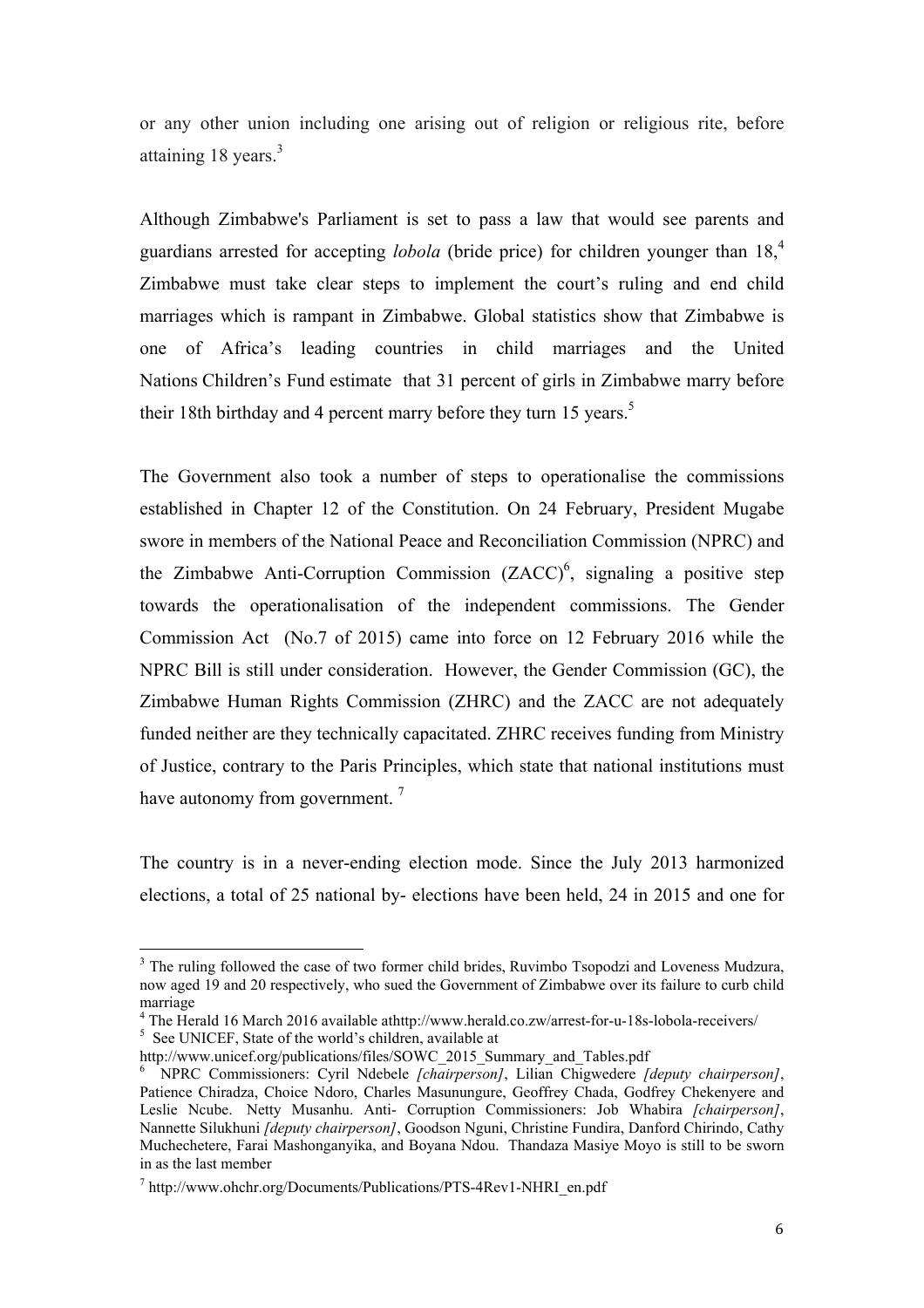Mhondoro –Mubaira on 05 March 2016. Some of the by-elections were triggered by Section 129 (1) (k) of the Constitution which states that a Member of Parliament's (MP) seat becomes vacant when the MP ceases to belong to the political party of which he or she was a member when elected to Parliament and the political party concerned, by written notice to the Speaker of Parliament, or the President of the Senate, as the case may be, informs parliament of the same whilst some followed the death of the incumbent. All the by- elections were won by ZANU-PF and the main opposition party the MDC-T boycotted the by elections until electoral reforms are implemented.

In terms of multi- party democracy, a new political party was formed, the Zimbabwe Peoples' First (ZimPF), which was registered as a fully-fledged political party on February the  $12<sup>th</sup>$ . Whether the new political outfit will change the political fortunes of Zimbabweans remains to be seen.

The following section highlights incidents of human rights violations that were noted during the period.

#### **Forms of Abuse**

 Most violations recorded during the period were in the form of harassment and intimidation stemming from political intolerance and heightened factionalism within ZANU PF. Forms of abuse are however divided into two subsections; section one highlights violations relating to civil and political rights and section two violations relating to economic, social and cultural rights. The following notes should be put into consideration when reading this report;

*Note: Human rights violations contained in this report are derived from statements made to the Forum's Public Interest Unit, its member and partner organisations. Reference is also made to press reports.* 

*The identities of victims whose names have not been published in the press and are not public officials are protected. This is done in order to protect the victim from further violence, intimidation and possible reprisals.*

*One incident may contain multiple cases*

*The Report cannot be considered as the exhaustive record of all incidents of politicallymotivated violence in Zimbabwe in the period under review. Nevertheless, every incident*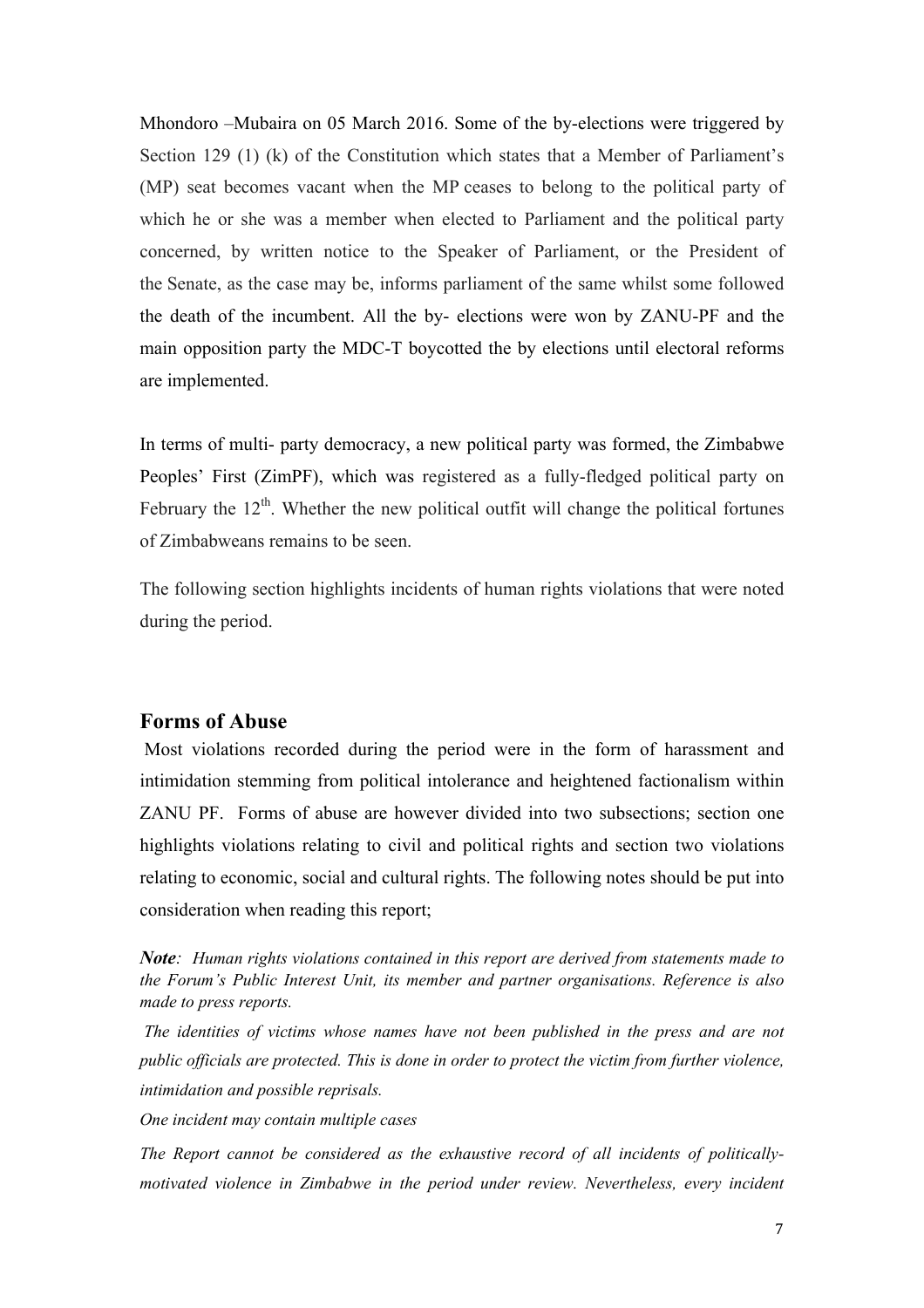*reported to the Forum directly or through its members is meticulously documented and included in the report.* 

# **Section 1: Civil and Political Rights**

# **Violation of rights relating to the security of the person**

## *Unlawful deprivation of life*

This refers to the arbitrary and intentional deprivation of life that is outside the provisions of local and international law. It excludes the imposition of the death penalty as a result of a judicial process, which does not contravene certain minimum safeguards imposed by human rights law and the Constitution of Zimbabwe. The right to life is safeguarded in the Constitution of Zimbabwe and the Universal Declaration of Human Rights as well as in the African Commission on Human and Peoples' Rights and the International Covenant on Civil and Political Rights to which Zimbabwe is a state party. During the quarter one case of murder involving the police was reported.

 On 05 February, a team of police detectives murdered a suspected cell phone thief. According to the wife of the deceased in an interview with Counseling Services Unit (CSU), the detectives, forced entry into the deceased house and ordered him to lie on his stomach. One of the officers then shot him from the back and he died. 8

## *Enforced or Involuntary Disappearances*

According to Article 2 of the International Convention for the Protection of All Persons from Enforced Disappearance, enforced disappearance refers to,

*The arrest, detention, abduction or any other form of deprivation of liberty by agents of the State or by persons or groups of persons acting with the authorization, support or acquiescence of the State, followed by a refusal to acknowledge the deprivation of liberty or by concealment of the fate or whereabouts of the disappeared person, which places such a person outside the protection of the law"*

Although Zimbabwe has not ratified any convention relating to enforced disapperance, the Constitution under Chapter 4 has provisions that articulate the

<sup>!!!!!!!!!!!!!!!!!!!!!!!!!!!!!!!!!!!!!!!!!!!!!!!!!!!!!!!</sup> 8 Counselling Services Unit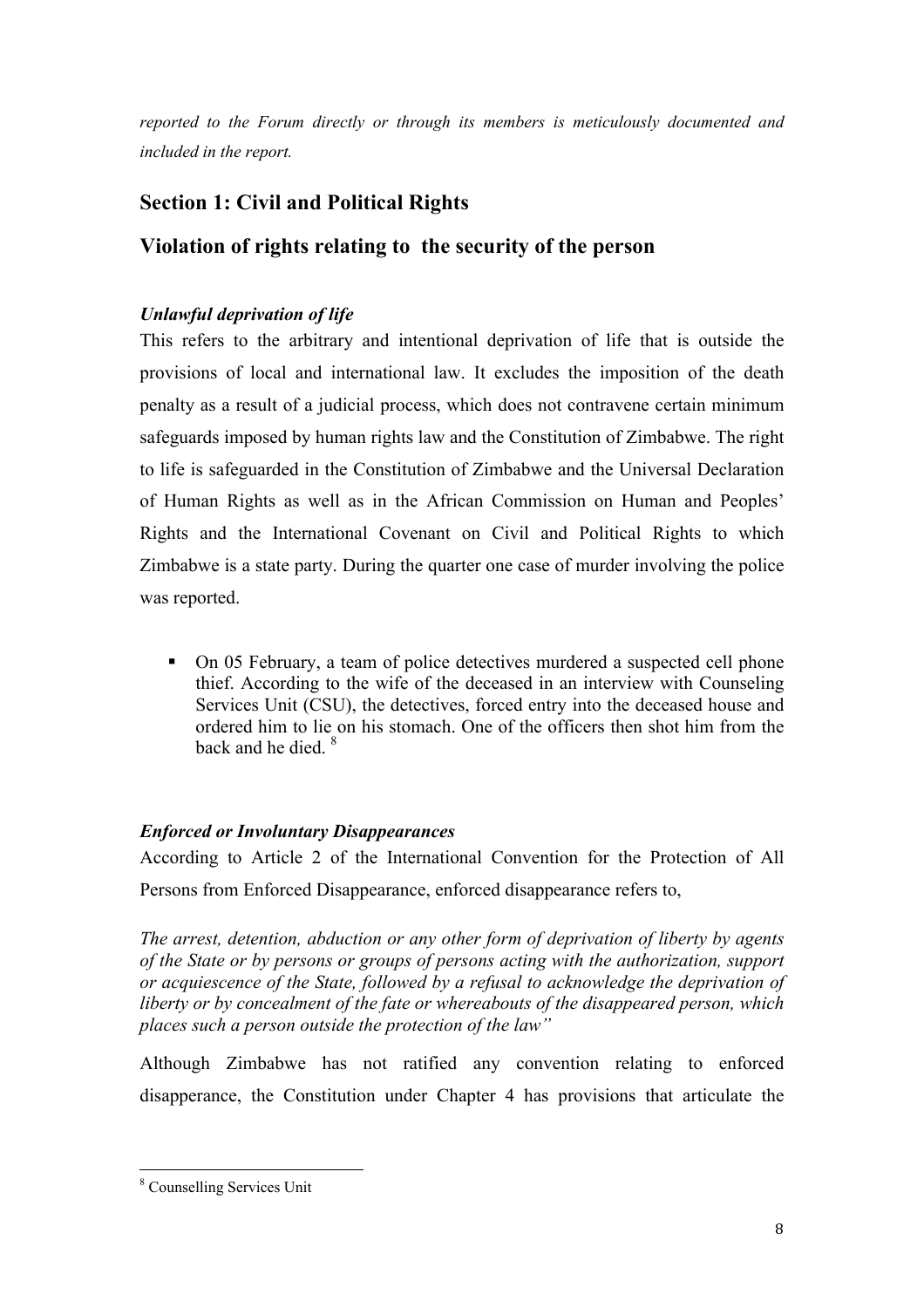protection of fundamental human rights and freedoms.<sup>9</sup> The 9<sup>th</sup> of March 2016, marked a year since Itai Dzamara, a pro-democracy and human rights activist was abducted by unidentified men. Just like many cases of enforced disappearance, the fate of Dzamara remains unknown and the State denies any knowledge of his whereabouts. During the quarter one (1) case of abduction was noted.

• On 17 February, the provincial secretary of the Peoples' Democratic Party (PDP) was allegedly abducted by state security agents from Pakama Business centre in Gwanda. Witnesses reported to CSU that the assailants arrived at the business centre in two unmarked twin cab trucks and forced the victim into one of the trucks and drove off. He was only released after the party officials made a report at Gwanda police and with human rights lawyers in Bulawayo. The victim was tortured and dumped along Gwanda- Bulawayo road.<sup>10</sup>

# **b. Violation of rights relating to respect for the integrity of the person**

As the political environment remained turbulent, significant cases of torture, assault, harassment and intimidation were noted during the period.

#### *Torture and other cruel, inhuman or degrading treatment or punishment*

Torture is *"any act by which severe pain or suffering, whether physical or mental, is intentionally inflicted on a person for such purposes as obtaining from him or a third person information or a confession, punishing him for an act he or a third person has committed or is suspected of having committed; such pain or suffering is inflicted by or at the instigation of or with the consent or acquiescence of a public official or other person acting in an official capacity".11*

Section 53 of Constitution enshrines freedom from torture or cruel, inhuman or degrading treatment or punishment. Zimbabwe has not acceded to the UN Convention Against Torture and Other Cruel, Inhuman or Degrading Treatment or Punishment. Zimbabwean police continue to resort to the use of torture to silence dissenting voices, for punishment and in order to obtain a confession. A total of seven (7) cases were documented during the first quarter. The following are some of the cases:

 On 05 January, three leaders of the Rural Teachers Union of Zimbabwe namely Obert Masaraure, Robson Chere and Pride Mukono were brutally assaulted by police officers during an anti government protest over unpaid

<sup>&</sup>lt;sup>9</sup> See Sections 48-53 and sections 69 and 70 of the Constitution of Zimbabwe  $^{10}$  Counselling Services Unit

<sup>&</sup>lt;sup>10</sup> Counselling Services Unit<br><sup>11</sup> See Article 1 of the United Nations Convention against Torture and other Cruel, Inhuman or Degrading Treatment or Punishment (1985) http://www.hrweb.org/legal/cat.html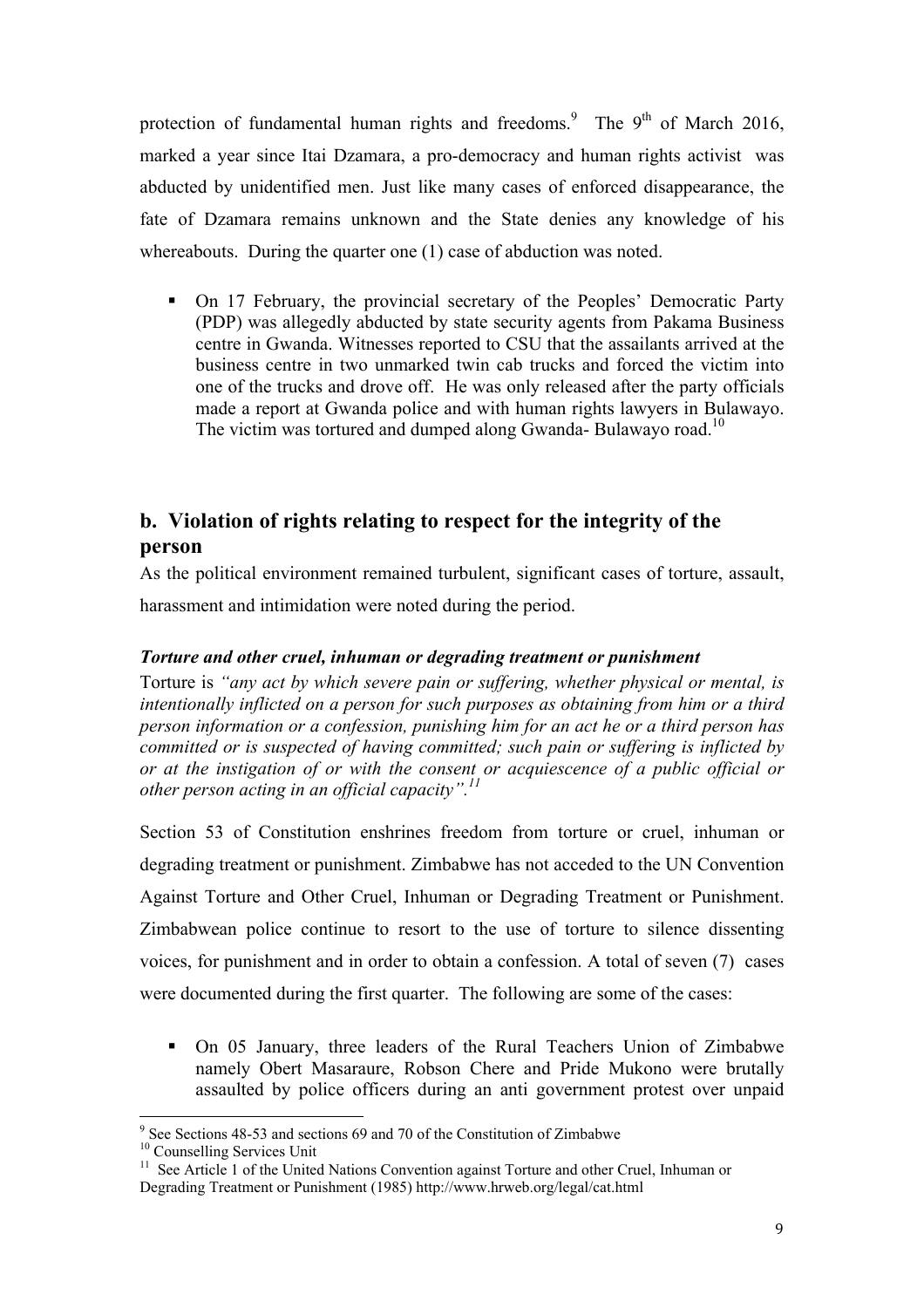civil servants December salaries and in solidarity with striking nurses and doctors at some State–run hospitals.<sup>12</sup> The protesters had marched from Market Square, Harare to present their petition to the Ministers of Finance and Economic Development and Labour and Social Welfare when they were blocked by armed police officers with truncheons.

- On 25 February 2016 a senior MDC-T official who is also the president of an urban based vendors association (NAVUZ) was assaulted by anti - riot police for no apparent reason. The victim reported at CSU that he was stopped by traffic police officers as he was driving along Nelson Mandela Avenue in Harare. The officers alleged that he was on his cell phone whilst driving. Whilst they were interrogating him an anti-riot police vehicle approached the scene and five riot police officers jumped from the truck. They ordered him to come out of his car. He refused and they tried to pull him out but failed. The officers then severely assaulted him with baton sticks tearing his clothes in the process. The anti-riot police left him after the assault and he was arrested for using a cell phone whilst driving and refusing to comply with a police officer's order when he refused to come out of his car. He was made to pay an admission of guilty fine of \$40 for the two offences.<sup>13</sup>
- On 21 March 2016 anti-riot police raided the MDC-T headquarters at Harvest House in Harare following the assault of Kennedy Chabwana a ZANU PF member. Three party workers who were inside the offices at the time were severely assaulted and reported their case to CSU.

#### *Arbitrary arrest or detention*

Arbitrary arrest or detention is the arrest or detention of an individual in a case in which there is no likelihood or evidence that they committed a crime against legal statute, or in which there has been no proper due process of law. The government continued to use arbitrary arrest and detention as tools of intimidation and judicial harassment. During the period under review, a total of 75 cases of arbitrary arrests and detention were documented. The following are some examples of the cases documented during the period.

 On 20 January, the local police rounded up at least 50 residents of Epworth with the assistance of a Ward 6 Councilor. The arrest followed the 18 December 2015 incident in which the residents resisted an eviction order by the Epworth Local Board. The majority of the residents were released with no charge at the Magistrate Court save for six residents who were given free bail. $^{14}$ 

<sup>&</sup>lt;sup>12</sup> See Zimbabwe Lawyers for Human Rights, Human Rights Defenders Alert, 5 January 2016<sup>13</sup> Counselling Services Unit

<sup>&</sup>lt;sup>14</sup> Combined Harare Residents Association, Daily Alert, 21 January 2016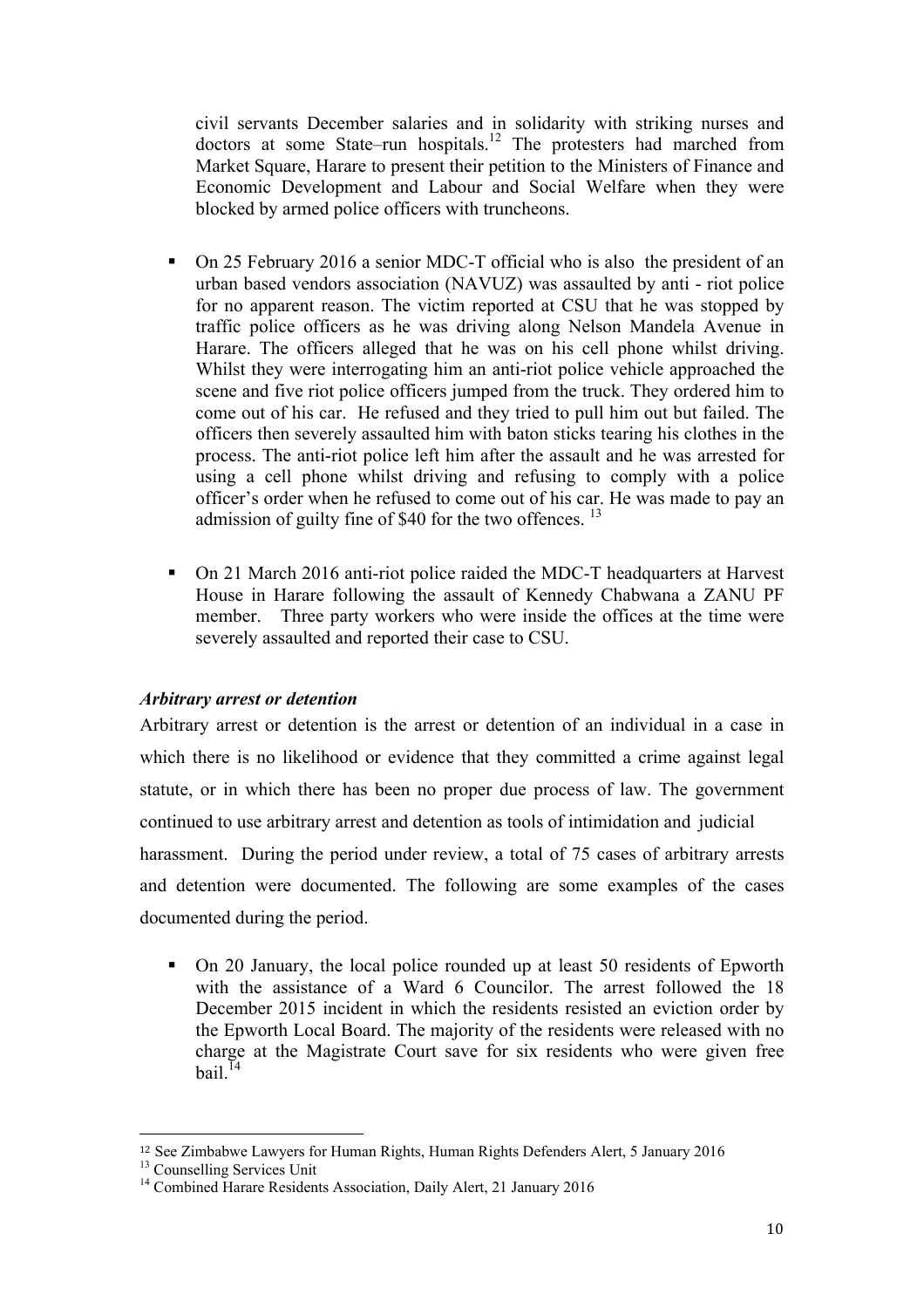- On 10 February, two brothers were assaulted and arrested at a food distribution point in Muzarabani, Mashonaland Central. The arrest and assault took place following the victim's enquiry as to why they were excluded from receiving maize provided by the department of social welfare. The two were taken to Court and remanded out of custody. They reported their case to the  $CSU<sup>15</sup>$
- On 11 February, Wellington Mukhanaire, a journalist of the Weekly Messenger was arrested and charged with operating a newspaper without accreditation under the AIPPA Section 83 that had been repealed in 2007. The state proceeded with prosecution fully aware that the law is non-existent in a bid to intimidate him. The charges against him were later withdrawn.
- On 21 March 2016 anti-riot police raided the MDC-T headquarters at Harvest House in Harare following the assault of Kennedy Chabwana a ZANU PF member. A total of 22 people were subsequently arrested from the building and taken to Harare Central Police Station where they spent more than 5 hours at the station and no charges were laid against them. The police just interviewed, profiled and released them on the same day in the evening. The victims of the police harassment included party workers and supporters who had visited on party business and vendors who sell their wares close to Harvest house.

#### *Assault*

This refers to an act of *"unlawfully and intentionally applying force to a person of another, or inspiring a belief in that other person that force is immediately to be applied to him".<sup>16</sup>*

 Cases of assault were on the increase during the quarter partly due to factional fights in ZANU PF and political intolerance. A total of 78 cases of physical assault were recorded and documented by the Forum and its member and partner organisations during the period. Some notable examples include:

 On 19 January, two police officers disrupted an MDC-T meeting that was underway at Stodart Complex, Mbare, and Harare arguing that it was illegal. Following the disruption, a group of ZANU PF youths besieged the complex and indiscriminately assaulted everyone resulting in five (5) MDC supporters sustaining injuries. The injured sought medical treatment from the Counselling Services Unit.<sup>17</sup> Two of the victims reported the matter to ZRP Stodart police

<sup>!!!!!!!!!!!!!!!!!!!!!!!!!!!!!!!!!!!!!!!!!!!!!!!!!!!!!!!</sup>

<sup>&</sup>lt;sup>15</sup> Counselling Services Unit 16 G. Feltoe, A guide to the criminal law in Zimbabwe,  $3<sup>rd</sup>$  edition, Legal Resources Foundation, Harare, Zimbabwe, 2004

<sup>&</sup>lt;sup>17</sup> Counselling Services Unit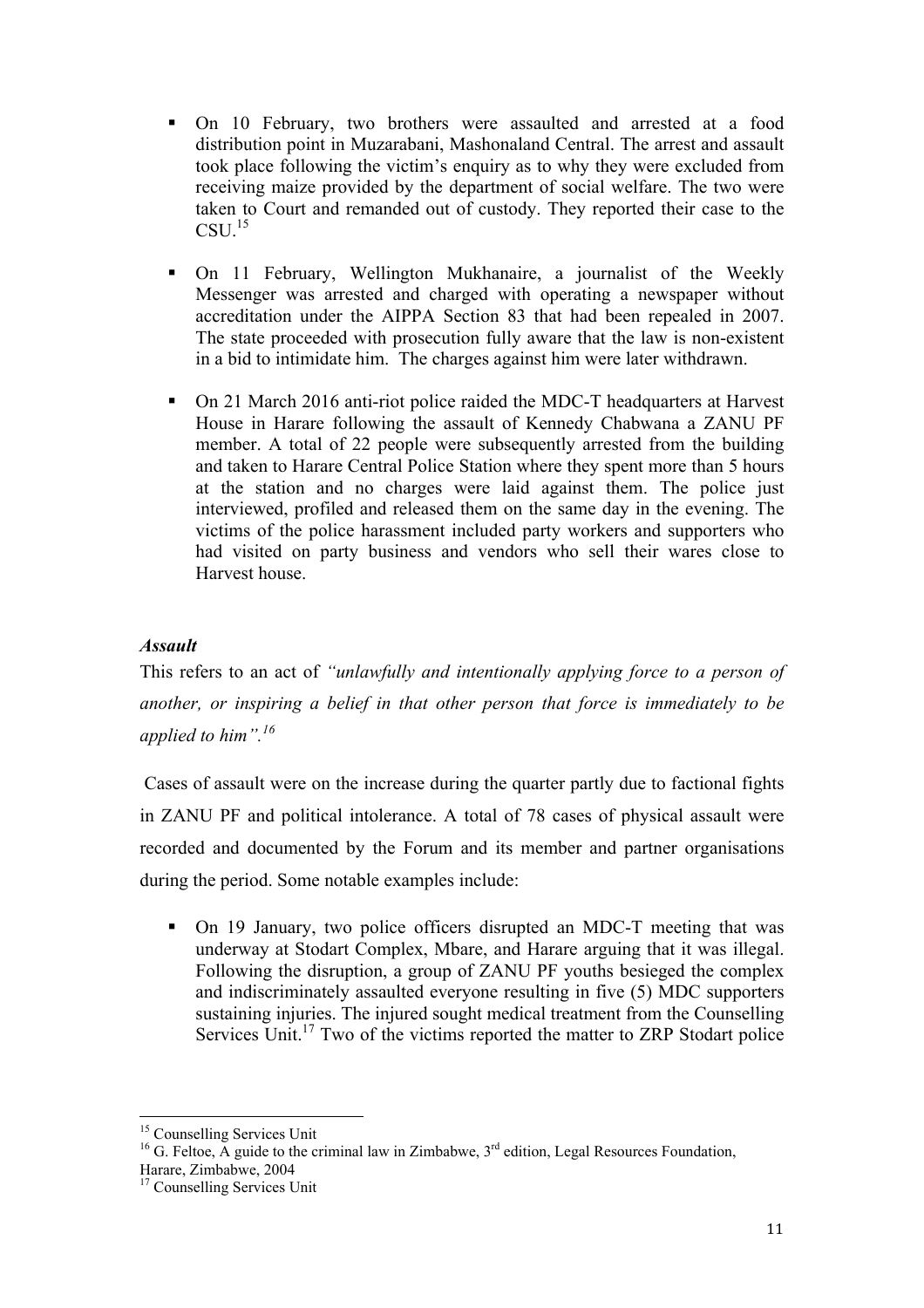whilst the Forum is proceeding with legal action against the perpetrators identified as Solomon Dhuri, Abel Matsika, Governor and Rivho.<sup>1</sup>

- On 23 January, a male client was assaulted in Zengeza 4, Chitungwiza by a group of unknown people on allegations of being members of ZimPF. The victim together with his colleagues was driven to Zengeza 4, Chitungwiza Publicity Centre where they were assaulted with wire on the soles of their feet. The victim was also forced to make a confession about ZIMPF and its leader Joice Mujuru on a video recording.<sup>19</sup>
- On 13 March 2016, a member of the People's Democratic Party (PDP) was assaulted by ZANU-PF youths in Epworth whilst organising PDP structures in the area. The perpetrators told them that they were not allowed to hold their meetings in a ZANU-PF territory.<sup>20</sup>
- On 03 March, The PIU interviewed a male a vendor who had been assaulted with a baton stick by Harare Municipal Police officers in Harare's CBD for selling his wares at an undesignated vending site. The victim sustained injuries on the left eye and shoulder and received medication from the Counselling Services Unit (CSU).<sup>21</sup>
- On 6 March, ZANU PF Youths and MDC-T youths clashed in Mbare after disagreements over a venue that had been booked well in advance for a campaign rally by MDC-T youths. About 30 MDC-T youths were reportedly assaulted and injured in the skirmishes with others hospitalised after being pelted with stones and bricks.<sup>22</sup>
- On 19 March, Kennedy Chabwana a ZANU PF supporter was assaulted by MDC-T supporters for passing near Harvest House, the MDC-T headquarters while putting on ZANU PF regalia. Chabwana sustained injuries and was admitted at Parirenyatwa Hospital. The case was reported to police resulting in the arrest of 15 MDC-T officers.<sup>23</sup>

#### *Harassment and intimidation*

Incidents of harassment remained high during the period. According to consolidated statistics from the Forum, Heal Zimbabwe, CSU and ZPP, there were 308 incidents of harassment and intimidation. The following are illustrations of documented cases

In January a male client reported to the Forum's Public Interest Unit that he was under constant threats from the village head over his political party affiliation $24$ 

<sup>!!!!!!!!!!!!!!!!!!!!!!!!!!!!!!!!!!!!!!!!!!!!!!!!!!!!!!!</sup> <sup>18</sup> The Forum's Public Interest Unit

 $19$  Ibid

<sup>&</sup>lt;sup>20</sup> Counselling Services Unit<br><sup>21</sup> The Forum's Public Interest Unit<br><sup>22</sup> Heal Zimbabwe, Human Rights Violation January- March 2016

<sup>23</sup> Zimbabwe Broadcasting Corporation, available at http://www.zbc.co.zw/index.php/news-

categories/top-stories?start=22

<sup>24</sup> See the Forum's Public Interest Unit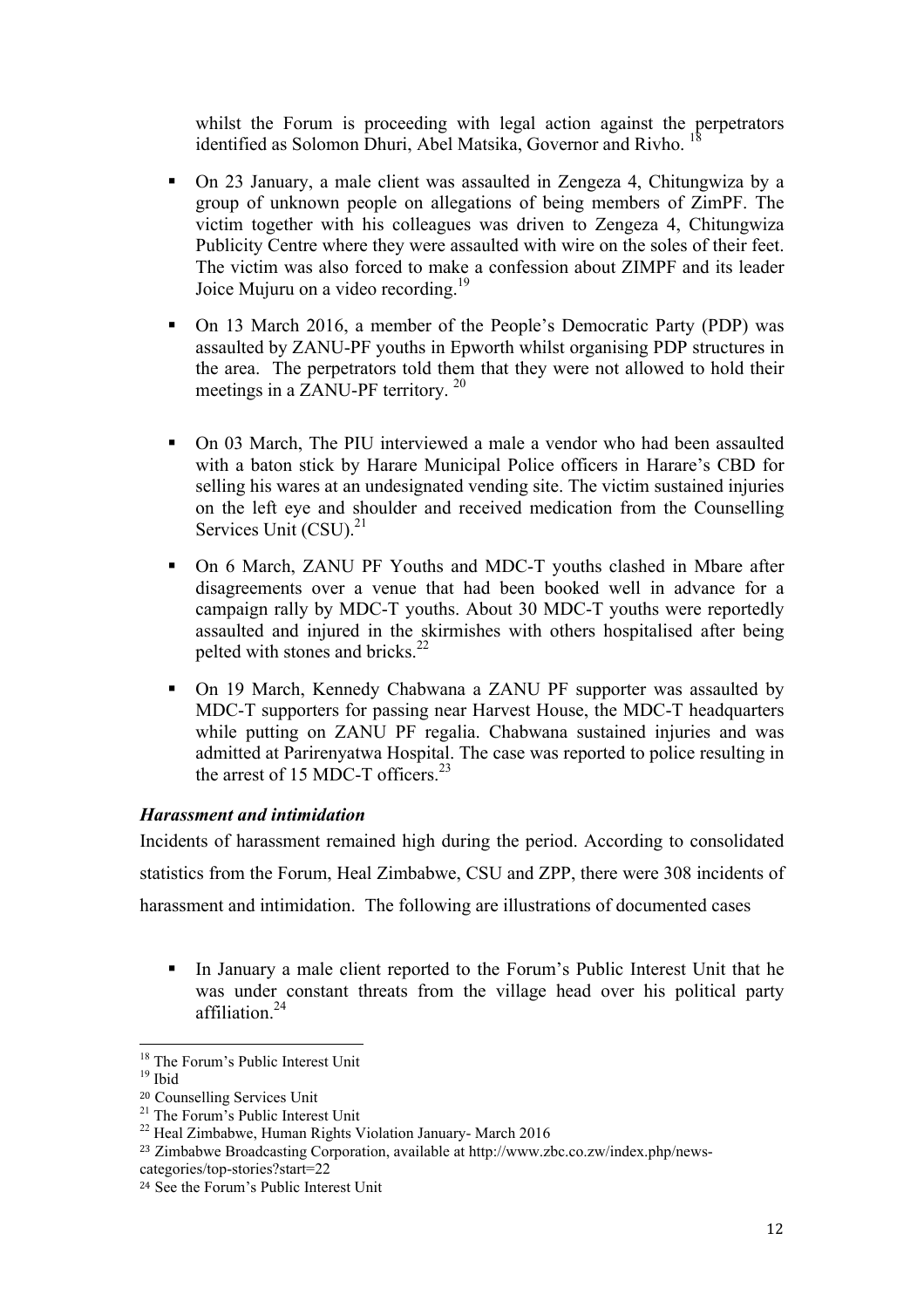- In February, Crisis Coalition in Zimbabwe reported that village heads, ZANU PF youths and ward Chairpersons in Mwenezi District, Masvingo were compelling teachers and ordinary villagers to contribute money towards President Mugabe's birthday party.Those defying the instructions were threatened with unspecified action. Each homestead was asked to pay \$1 while civil servants were to pay \$3. The demands were made in spite of the fact that Mwenezi district is currently facing severe drought that has forced some schools to close due to high levels of school dropouts.<sup>25</sup>
- On 2 February 2016, in Bikita East, teachers at Gangara Secondary School and Mhandadzaka Primary School and other civil servants in the district were forced to contribute US\$1-00 each towards the 21st February Movement. Those who failed to pay were told to explain their reasons in writing. Several teachers and civil servants made contributions against their will. 26
- On 11 March, an unnamed ZANU PF leader in Ward 11b Mhondoro West-Mashonaland West called for a meeting where he summoned traditional leaders and ZANU PF supporters and told them that they should start a process of identifying supporters of ZimFirst in the area and vowed that those found to be sympathizing or supporting ZimFirst will be "dealt with" by ZANU PF youths in the area.<sup>27</sup>
- On 12 March, ZANU PF youths led by a war veteran identified as Mukandi were threatening villagers in Ward 5 who were on their way to receive food aid at Turf Growth point, Mhondoro, in Mashonaland West. They were told that ZANU PF would set up bases where suspected ZimPF supporters will be dealt with.28

## **c. Respect for civil liberties**

This section covers freedom of assembly and association; freedom of assembly and association; freedom to demonstrate and petition; freedom of conscience; and freedom of expression and freedom of the media. These rights are all constitutionally guaranteed in sections 58, 59, 60 and 61 respectively. Although these rights are constitutionally provided, the law limits the exercise of these freedoms in the "interest of defense, public safety, public order, state economic interests, public morality, and public health."

<sup>&</sup>lt;sup>25</sup> See the Crisis in Zimbabwe Coalition Report, Issue No. 388, 18 February 2016<br><sup>26</sup> Zimbabwe Peace Proiect, Monthly monitoring report February 2016

<sup>&</sup>lt;sup>27</sup> See Heal Zimbabwe, Human Rights Violations, January- March 2016 <sup>28</sup> Ibid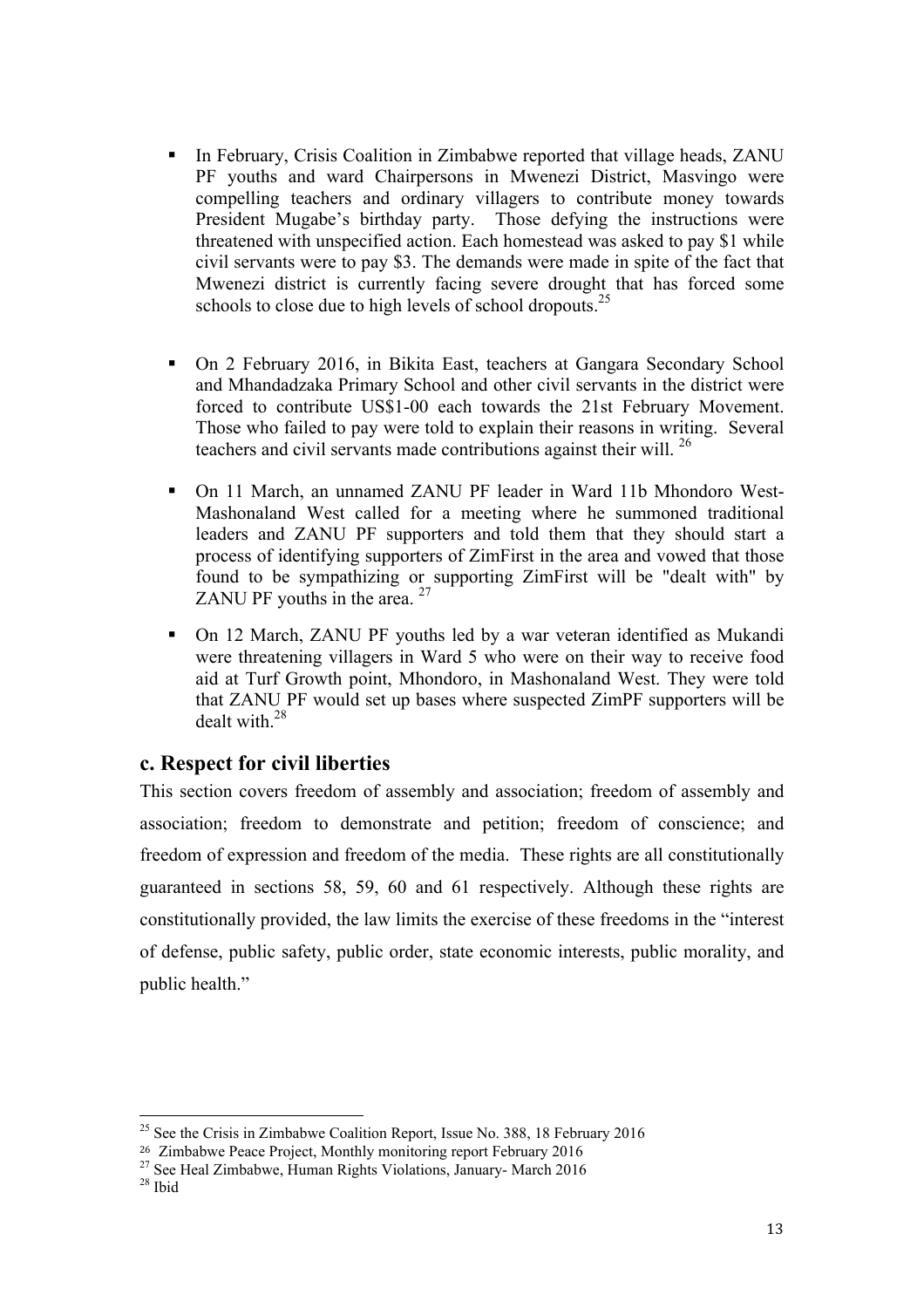#### *Violation of freedom of assembly and association*

Freedom of assembly and association is safeguarded in section 58 (1) of the Constitution and also in the African Charter on Human and Peoples' Rights and the International Covenant on Civil and Political Rights, to which Zimbabwe is a party. The following are some examples in which the government restricted these rights during the period under review:

- On 30 January, an MDC-T ward official was assaulted by four ZANU PF youths in Budiriro on accusation of wearing political party regalia that was not allowed in the area. The victim sought medical assistance for injuries sustained at the Counselling Services Unit.<sup>29</sup>
- On February, veterans of Zimbabwe's liberation war gathered to protest statements made by the First Lady Grace Mugabe at a political rally in the same month castigating war veterans. The police violently dispersed the gathering using teargas, water cannons and batons to beat the protestors. The police said the organizers of the gathering had not sought clearance under POSA and this was a Constitutional offence. In the past, war veterans have convened such gatherings without the blessing of the police.<sup>30</sup>
- On 13 March, Mr. Zijena ZANU PF Councillor, for ward 11a Mhondoro Ngezi, Mashonaland West, convened a meeting where he warned villagers against joining ZimPF and vowed that he would even resort to the use of violence in support of ZANU PF.<sup>31</sup>
- In Ward 8, Uzumba Mashonaland East, all known MDC supporters are not allowed to sit in school development committees and some of their children have been struck off the Basic Education Assistance Module (BEAM) register. $32$

#### *Violation of freedom of expression and of the media*

Freedom of expression and freedom of the media are key components of democracy and are guaranteed in section 61 of the Constitution. A total of five (5) cases were documented during the quarter.

#### *Violation of freedom of expression*

The Criminal Law Act, which criminalizes defamation and insulting or undermining the authority of the President, continue to be used by police thereby undermining freedom of expression. The insult laws are intended to stop legitimate

<sup>&</sup>lt;sup>29</sup> Counselling Services Unit  $\frac{30}{10}$  Crisis in Zimbabwe Coalition, Statement on the Manipulation of security Forces, 19 February 2016  $\frac{31}{10}$  Heal Zimbabwe, Human rights violations January- March 2016

<sup>32</sup> Ibid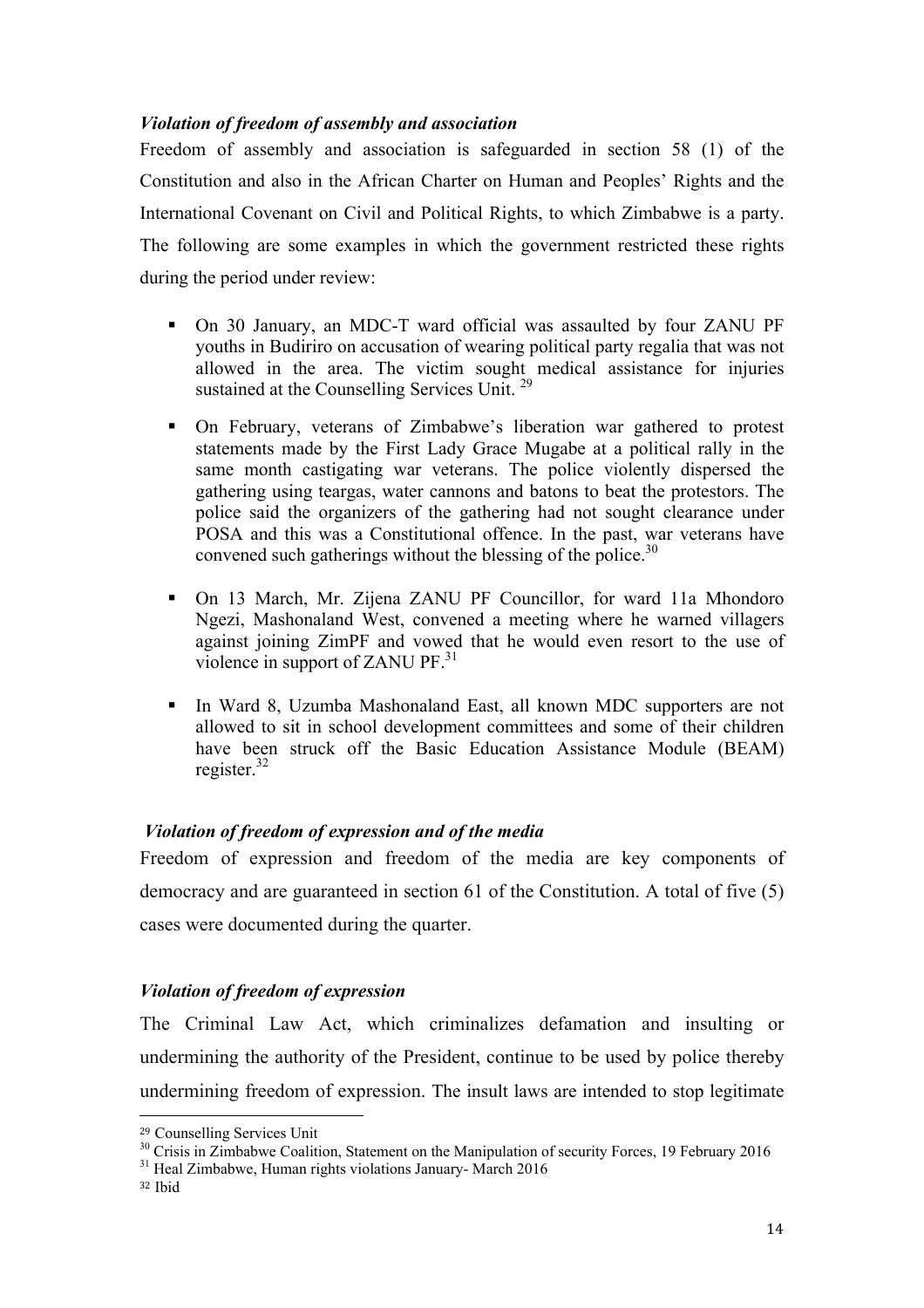public criticism and debate around public figures on how they have delivered thus violating the constitutionally guaranteed right to freedom of expression. The following are some cases of violation of freedom of expression.

- On 19 January, police in Masvingo summoned Naison Mudzuri an opposition political party supporter to stand trial for allegedly undermining authority of and insulting the President in contravention of Section 3 (b) of the Criminal Law (Codification and Reform) Act. The charges arose in 2013 when Mudzuri allegedly uttered unpalatable statements against the President. Mudzuri's case failed to take off after ZLHR filed some preliminary objections for lack of compliance with Section 34 of the Criminal Law.<sup>33</sup>
- On 09 February, police in Bindura, Mashonaland Central Province arrested Edson Chuwe the headmaster of Shamva Primary School and Edna Garwe the school typist and Leman Pwanyiwa, the school secretary, on charges of undermining the authority of or insulting the President in contravention of Section 33 (2) (b) of the Criminal Law (Codification and Reform) Act. Police argued that the trio doctored some photographs denigrating the person of the President using the school's computer. The trio was freed on \$50 bail each on 11 February following the intervention of  $ZLHR$ <sup>34</sup>
- On 24 February Fredy Munemo a former police officer from Ruwa was arrested and charged with contravening section 41 (b) of the Criminal Law for allegedly behaving in a disorderly conduct during which he uttered some words accusing President Mugabe of being drunk and no longer aware of what he is doing. $35$

#### *Violation of freedom of the media*

The following are cases of violation of freedom of the media

- On 07 January, ZRP officers arrested and detained Nqaba Matshazi (*Newsday*  Deputy Editor), Xolisani Ncube (a journalist) and Sifikile Thabete, a representative of Alpha media holdings). The three were arrested and charged with contravening Section 31 (1) (ii) for allegedly publishing falsehoods that the government had secretly paid annual bonuses to members of the intelligence services ahead of other civil servants who had not been paid salaries <sup>36</sup>
- On 11 February, Wellington Mukhanaire, a journalist of the Weekly Messenger was arrested and charged for operating without accreditation under the AIPPA Section 83 that had been repealed in 2007. His lawyer argued in

<sup>33</sup> ZLHR, Human Rights Defenders Alert, 19 January 2016

<sup>34</sup> ZLHR, Human Rights Defenders Alert, 02 March 2016

<sup>35</sup> ZLHR, Human Rights Defenders Alert, 26 February 2016

<sup>36</sup> See ZLHR, Human Rights Defenders Alert, 07 January 2016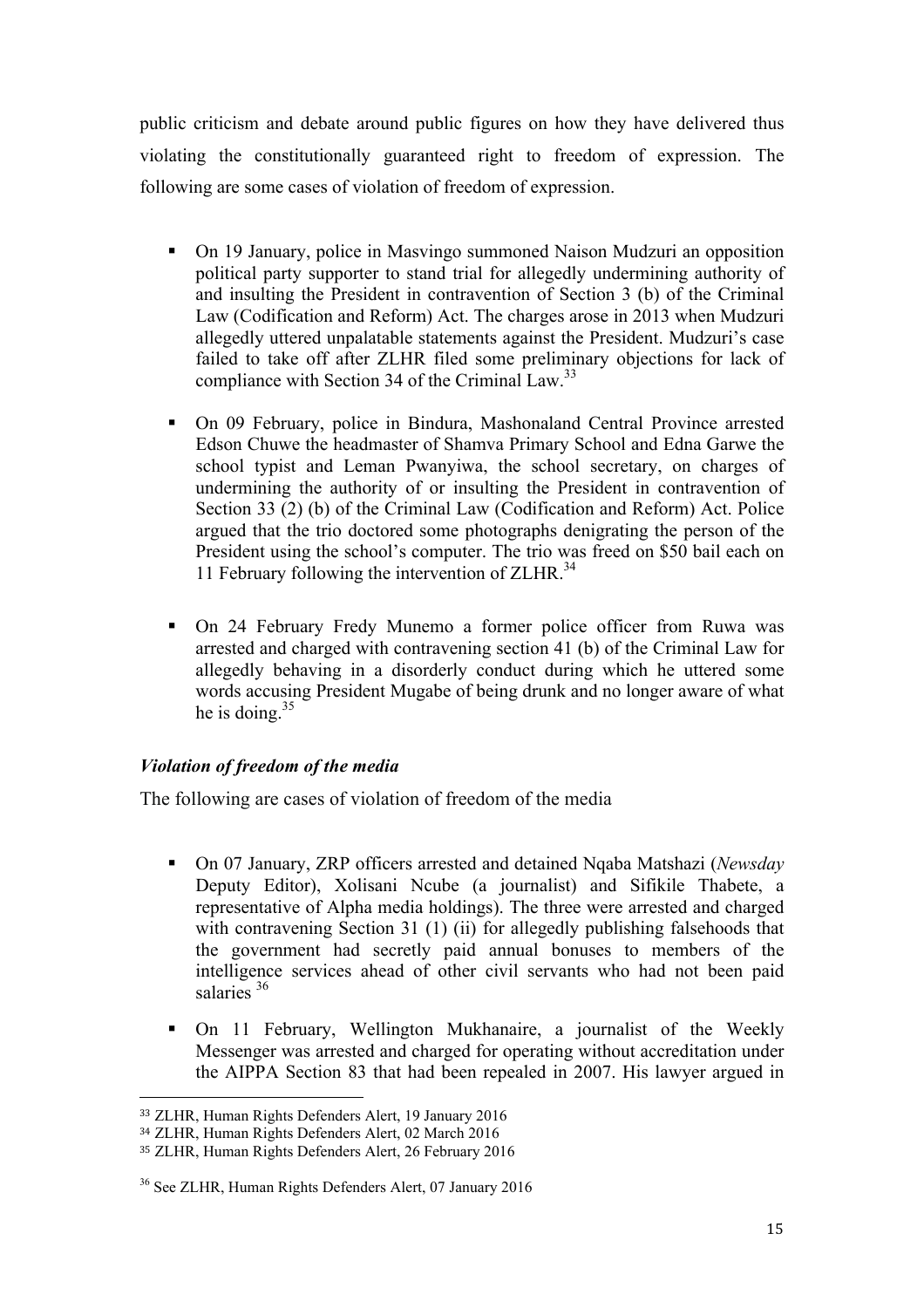court that the state prosecution knew the law is non-existent but had charged him with the view to intimidate him. The charges against him were later withdrawn $37$ 

#### *Violation of the freedom to demonstrate and petition*

The right to protest is enshrined in the Constitution. Section 59, under freedom to demonstrate and petition specifically states that, *"Every person has the right to demonstrate and to present petitions, but these rights must be exercised peacefully."*

Zimbabwe's current law, policy and practice neither guarantees the right to peaceful protest, nor does it have intrinsic safeguards to ensure that protesters' human rights are protected in all circumstances. During the quarter, four (4) cases in relation to violation of freedom to demonstrate and petition were noted.

- On 4 January 2016 police brutality was used to quell a demonstration by the members of the Zimbabwe Activists Alliance, Zimbabwe National Students Union, Hospital Doctors Association, Zimbabwe Nurses Association and Rural Teachers Union of Zimbabwe (RTZU) and about 150 vendors who were planning some collective job action, in response to the non-payment of their salaries by government. The activists were severely assaulted with baton sticks, booted feet and fists violating sections 53 and 59 on freedom of torture or cruel, inhuman and degrading treatment and punishement and freedom to demonstrate and petition respectively.
- On 5 January 2016 in Chitungwiza, commuter omnibus operators protested against a \$100 transport operator's fee imposed on them by Chitungwiza Municipality. The protest resulted in skirmishes between the commuter operators and ZANU PF youths, bussed in to protect council employees. Ensuing riot police interventions did not appear bent on restoring order. The police moved from house to house, damaging property and indiscriminately assaulting all males and even children. Over 30 people sustained significant injuries from the assaults which required medical intervention. Police arested and detained over 40 people including several juveniles.<sup>38</sup>
- On 13 February police violently quelled a demonstration organised by the Zimbabwe Activists Alliance, Youth Advocacy for Reform and Democracy and Restoration for Human Rights on Valentine's Day in Harare's CBD. Two of the protesters namely, Lennon Manyengavana and Lynnett Mudhewe were hospitalised. 39

<sup>&</sup>lt;sup>37</sup>The Legal Monitor, ZLHR, Edition 329 21 March 2016

<sup>&</sup>lt;sup>38</sup> ZLHR Human Rights Defenders Alert 07 January 2016

<sup>39</sup> Counselling Services Unit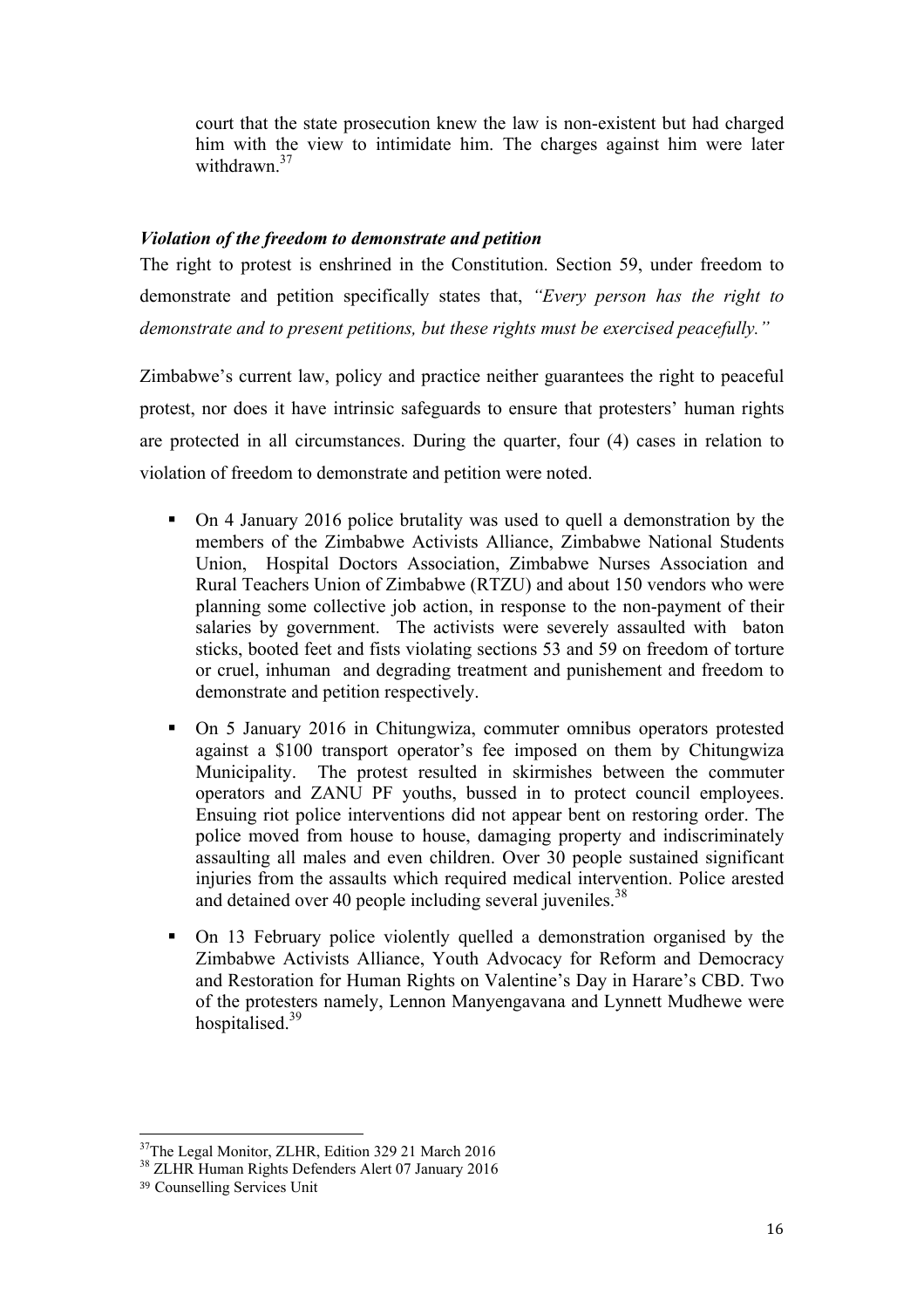## **d. Malicious Damage to Property**

This occurs when a person knowing that the other person is entitled to own, possess or control any property, damages or destroys that very property. It includes scenarios whereby a home is burnt to the ground or otherwise made uninhabitable in such a manner, as the only option toward making the home habitable is to completely rebuild it. One case of arson was recorded during the quarter.

 In January, a hut belonging to James Jowa a ZimPF a local Ward Coordinator was burnt down by alleged ZANU PF supporters in Murewa, Mashonaland East. According to the Centre for community Development in Zimbabwe the unknown assailants left a message denigrating the ZimPF party on the walls of the burnt hut  $40$ 

## **Presentation of cases of political violence**

The cases of civil and political violations during the period are tabulated below. A total of 491 cases were recorded during the quarter.



#### Figure 1: **Cases of political violence January to March 2016**

SOURCE: *Consolidated statistics from the Forum, member and partner organisations and verified press reports*

<sup>&</sup>lt;sup>40</sup> See The Crisis in Zimbabwe Report, Issue Number 386, 27 January 2016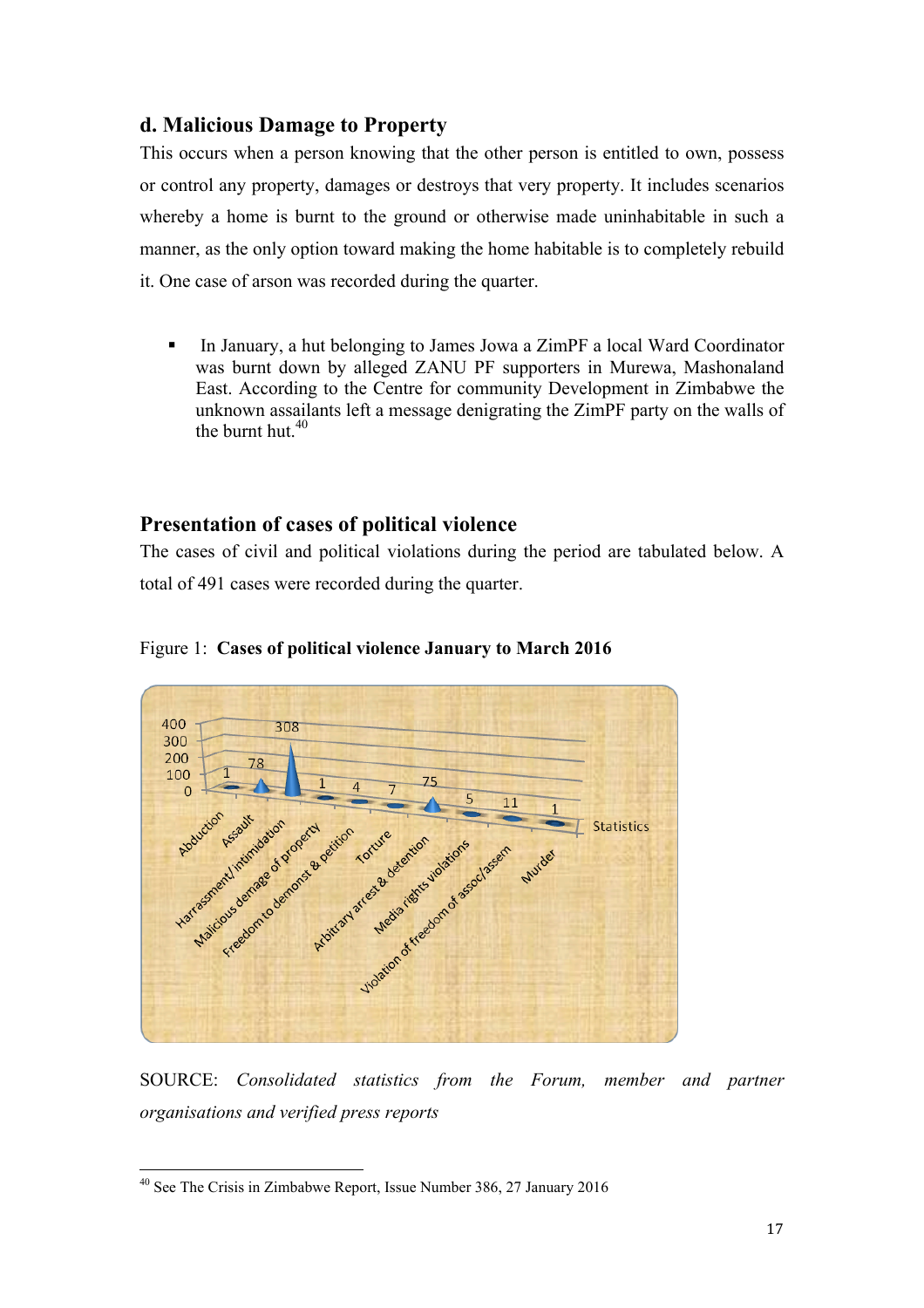#### **Section 2: Economic, Social and Cultural rights**

The Constitution has a broad human rights matrix with new entitlements that include, the right to health, education, clean and safe water, food, language and culture, labour rights, environmental rights and trade or occupation. These rights are progressively realized over time.

#### **a. The right to education**

The right to education is recognised in domestic, regional and international human rights instruments to which Zimbabwe is a State party. The Constitution provides for the right to education for all citizens and permanent residents, and calls for State resources to be made available in order to fulfill this right. Section 75 (a) provides that *"Every citizen and permanent resident of Zimbabwe has a right to a basic Statefunded education, including adult basic education."* Section 81 (1) (f) also provides that *"Every child, that is to say every boy and girl under the age of eighteen years, has the right to education."* Further the State must take reasonable legislative and other measures within the limits of resources available to make the right to education progressively realized. Not only do children have the right to education but are also protected from maltreatment and abuse. Section 81(1) states that the best interest of the child is important in every matter pertaining the child. The Convention on the Rights of the Child, to which Zimbabwe is a State Party, emphasises the need for young persons to reach the highest level of education of which they are capable.

However, school heads are continuously disregarding the right to education by withholding results over non-payment of school fees and sending children away for failing to pay school fees and levies. Schools continue to defy the law by punishing students for school fees arrears. It is illegal for schools to withhold results of students or chase them away from classrooms over outstanding school fees. Parents should however not ride on that legal provision to avoid paying fees. This quarter alone the Forum and ZLHR were overwhelmed with requests from students whose ZIMSEC results were being held by school heads over non- payment of fees. The Forum managed to assist three pupils in Harare to access their results withheld by school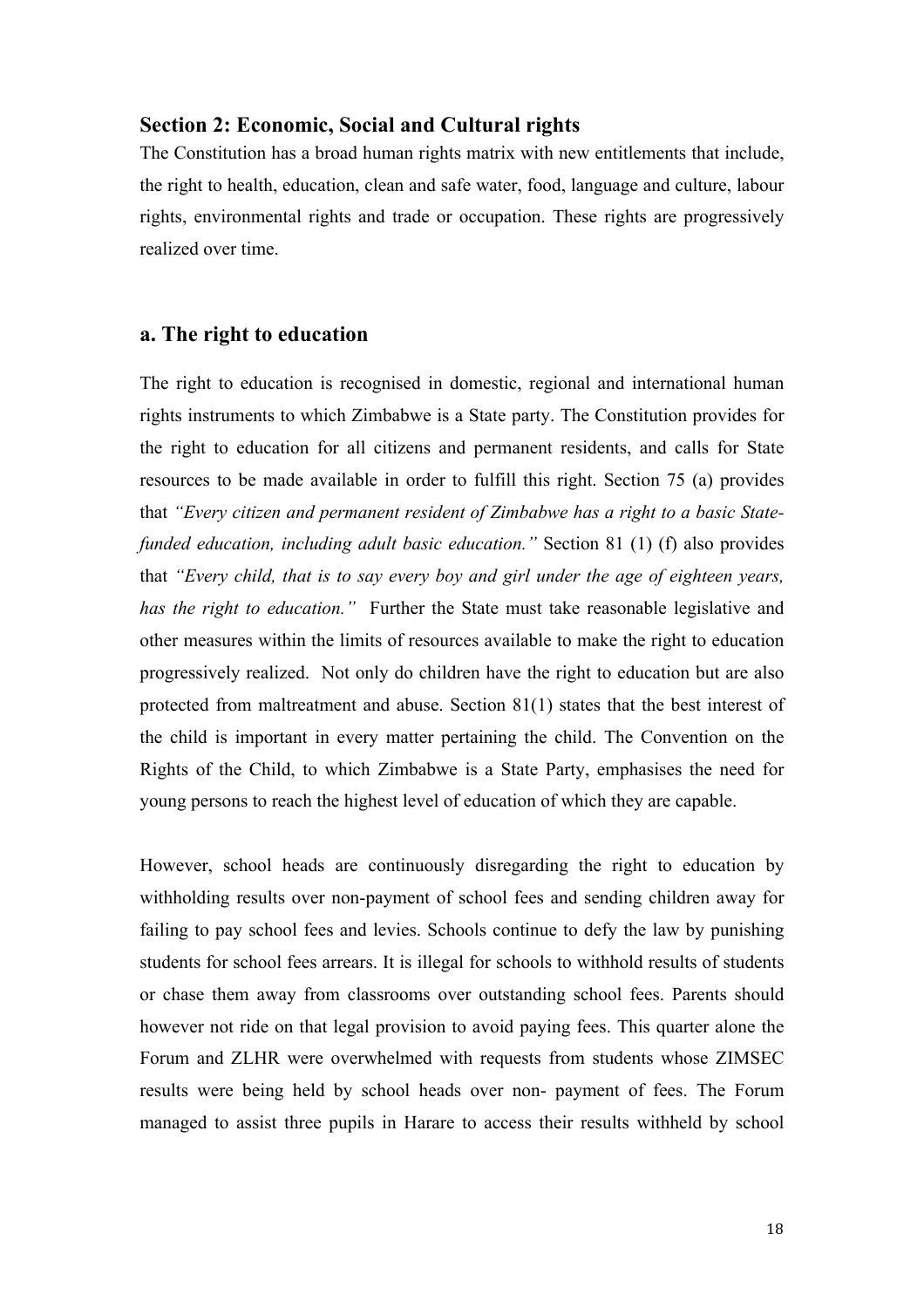heads over unpaid fees while ZLHR assisted almost 20 pupils from Bulawayo, Mutare, Masvingo and Harare.

## **b. The right to food**

The distribution of food aid continues to be politicised, selective and discriminatory. In most cases, traditional leaders and councillors distribute the food. During the quarter, a total of cases of partisan distribution of food were noted by the following organisations, Heal Zimbabwe ten (10), the Forum (4) while the ZPP in its January and February Monthly Monitoring Reports recorded a total of 25 cases of politicisation of food aid. The following are some of the cases that illustrate how food aid is being politicised:

- In February the Forum through its Public Interest Unit interviewed four  $(4)$ victims of partisan distribution of food and money from Plan International. The four victims all from Bikita East wards 20, 24 and 25 were denied wheat, maize and money (\$6 per child for basic commodities) that was give to villagers by plan international on the basis of being MDC supporters. Councillors who are all from ZANU PF did the distribution on 23 January and 23 February.<sup>41</sup> The four cases were forwarded to the ZHRC for further investigation.
- On 15 January at Kufakwatenzi Primary school ward 33 Buhera south, Hon member of parliament Mrs Erenia Madambu-Uta, convened a meeting with ZANU PF shadow Councillor Norman Njobo, Peter Nendanga a soldier and also a ZANU PF activist where she instructed Councillor Njobo to scrap the old register of people receiving food aid and only write down names of people who support ZANU PF.
- On 16 January, in Buhera South Ward 24, MP Joseph Chinotimba hijacked the distribution of maize meant for vulnerable families in Birchenough Bridge Ward 33 under the social welfare food aid programme. The MP used party structures to mobilise for the meeting were they came up with new registers, which excluded those believed not to be ZANU PF supporters.<sup>42</sup>
- On 13 January, in Mbire in Ward 17, a meeting took place at Majongwe primary school, where Councillor Temba Zuze summoned all headmen in ward 17. At the meeting, he openly told them to deny food aid to anyone who doesn't support ZANU PF. <sup>43</sup>

<sup>&</sup>lt;sup>41</sup> The Forum's Public Interest Unit

 $42$  Heal Zimbabwe, Human Rights Violations January- March, 2016<br> $43$  Ibid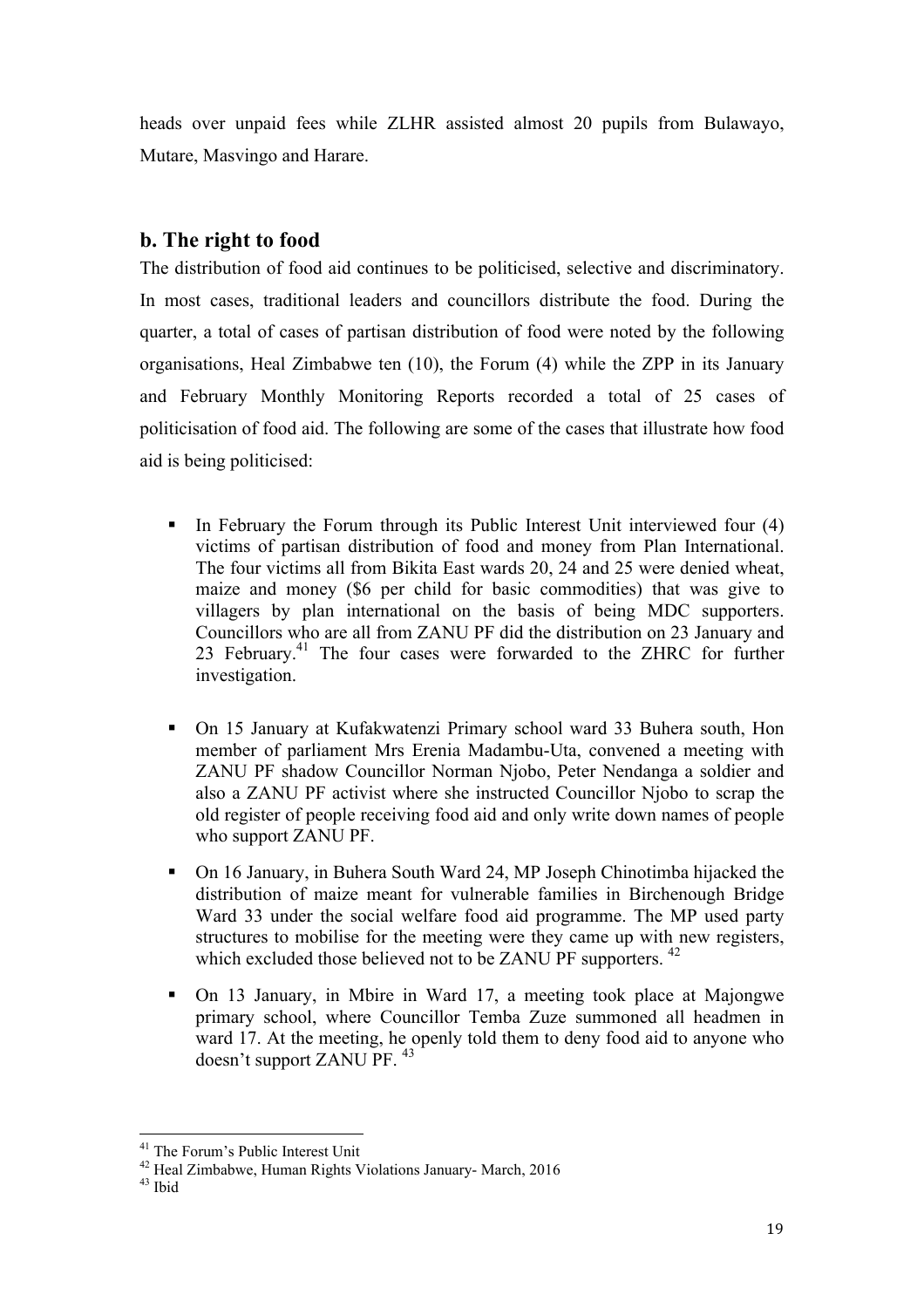On 10 March 2016, at Deve Business Centre, Ward 24, ZANU PF Councillor Kuyerukana distributed maize and openly declared that only those people who had been loyal to ZANU PF particularly during last years' by elections would receive the maize. He gave the directive to Traditional leaders present that only ZANU PF supporters would receive the maize. He threatened villagers that those who remain defiant by continuing to support other political parties would starve due to hunger.<sup>44</sup>

#### **c. The right to safe and clean water**

 Access to clean and safe water is a universal right of very citizen and is enshrined in Section 77 of the Constitution. Despite this constitutionally guaranteed right, there are persistent severe water shortages, partly as a result of disconnection of water services to households and public institutions. Areas such as Mabvuku in Harare, for example have not had running water for the past 16 years. This results from government's lack of commitment to fulfill the right to water through the budgeting process as well as poor administrative procedures and arrangements.

#### **d. Violation of the right to health**

The right to health is constitutionally guaranteed. Section 76 (1) states, "*Every Citizen and Permanent Resident* of Zimbabwe has the right to access basic health-care services, which include reproductive health- care services". In addition, Zimbabwe is a party to legally binding treaties such as International Covenant on Economic, Social and Cultural Rights (ICESCR) and the African Commission on Human and Peoples' Rights, as well as to other treaties that observe the right to health. Article 12 of the ICESCR states that States parties should recognize the right of everyone to the enjoyment of the highest attainable standard of physical and mental health and take legislative and other steps to the 'maximum of its available resources' to achieving 'progressively' the full realization of the rights to health. However, this right continues to be violated. Water shortages experienced in most towns coupled with poor sanitation have resulted in the outbreak of diseases such as typhoid. According to statistics from the Ministry of Health and Child Welfare Surveillance Report as of March 2016, about 118 278 cases of diarrhoea were reported and 85 deaths.

<sup>44</sup> See Heal Zimbabwe, Human Rights Violations January-March, 2016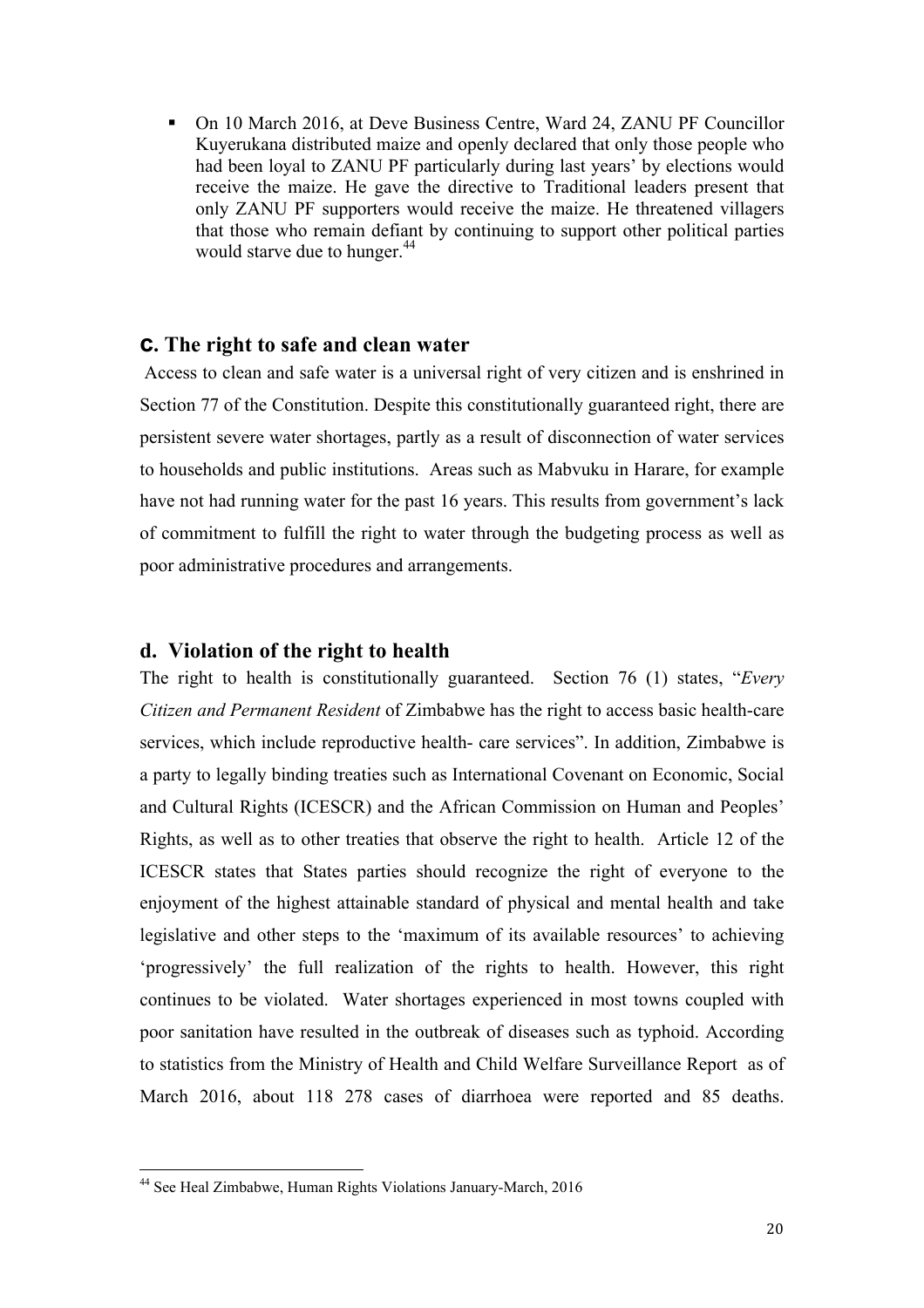Masvingo Province was the hardest hit with 11 229 recorded cases while the cumulative figure for typhoid is 55 confirmed case and five  $(5)$  deaths.<sup>45</sup>

## **e. Freedom from arbitrary eviction**

Freedom from arbitrary eviction is protected in section 74 of the Constitution which states; "*No person may be evicted from their home, or have their home demolished without an order of court made after considering all the relevant circumstances".* Contrary to this, the government has carried out demolitions oblivious of constitutional guarantees of freedom from arbitrary evictions. Additionally most of the demolitions did not meet international standards of carrying out demolitions in that no adequate notice was given to the victims; victims were not consulted and no alternative accommodation was offered to victims. The African Commission on Human and Peoples' Rights at its  $52<sup>nd</sup>$  Ordinary session adopted a resolution on the right to adequate housing and protection from arbitrary evictions. The resolution urged State parties to take appropriate steps to ensure respect, protection and realization of the right to adequate housing. Freedom from arbitrary evictions is also protected in Article 17 of the International Covenant on Civil and Political Rights, Article 11(1) of the International Covenant on Economic, Social and Cultural Rights, Article 16(1) of the Convention on the Rights of the Child Articles 5 (e) of the Convention on the Elimination of All Forms of Racial Discrimination 14(2) of the Convention on the Elimination of All Forms of Discrimination against Women); 9 and 28 of the Convention on the Rights of Persons with Disabilities. Furthermore, the United Nations Special Rapporteur on Adequate Housing came up with guidelines and principles on development-based evictions.

 On 26 January the Harare City Council demolished houses at Arlington Estate adjacent to the Harare International Airport following a directive from government Over 100 houses were demolished and the cost of building the houses ranged between \$30 000 to \$ 150 000. As the demolition saga unfolded, it was realized that various government departments that include the Civil Aviation Authority of Zimbabwe, the District Administrators office and the Ministry of Local Government, Public Works and National Housing had authorized Nyikavanhu Housing Cooperative to build houses on the land. Apart from the demolitions being carried out a court order, no notice was

<sup>&</sup>lt;sup>45</sup> See The Herald 08 April 2016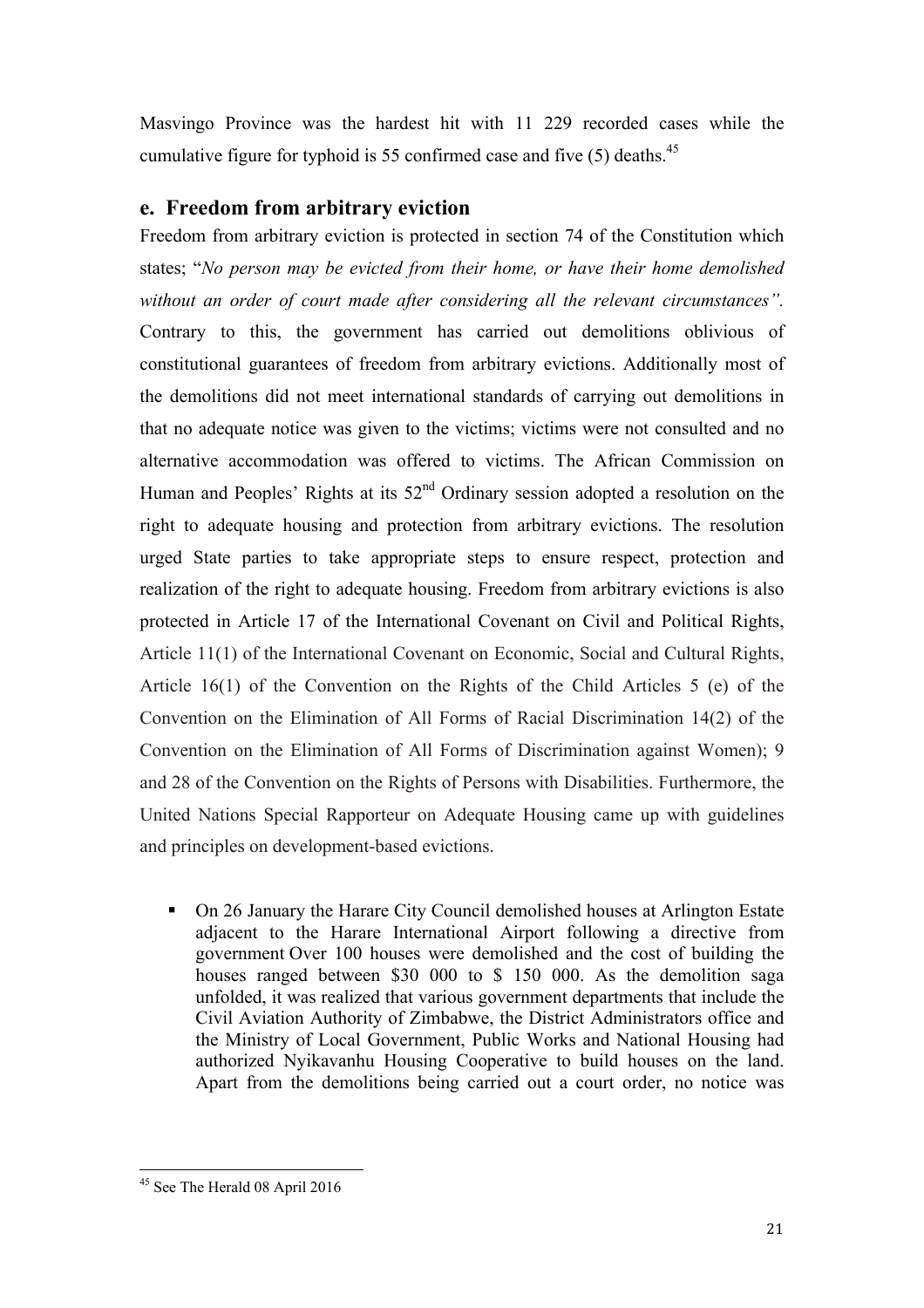given city of Harare neither were the affected families given the chance to remove their property.<sup>46</sup>

## **f. The right to property**

The right to property is protected in Section 71 of the Constitution. Farm invasions continued to characterise the land reform programme. During the quarter, two (2) incidents relating to property violations were noted during the period. On a different note, the Government of Zimbabwe is considering compensating white commercials farmers who were evicted from their farms during the 2000 chaotic land reform programme. According to the Minister of Finance, the Government may issue treasury bills and impose a land levy on black farmers who benefited from the land to contribute towards a compensation fund.<sup>47</sup> Since the violent land reform, the Government has so far compensated only 240 farmers out of 6 214 evicted farmers. It is however sad to note that the grabbing of farms has not come to an end as the remaining farmers continue to experience evictions and threats of evictions.

- On 03 February, Ezra Chadzamira, the ZANU PF Provincial Chairperson, allegedly grabbed CrestaIbeka Farm in Masvingo belonging to Yvonne Goddard. Yvonne, a widow had lived on the farm for 45 years. Chadzamira justified the invasion by arguing that the takeover was above board since the 120-hectare dairy farm was being underutilized.<sup>48</sup>
- On 15 February 2016 a group of 22 mainly elderly people e from Murewa district made reports to the CSU that their fields and homesteads were parcelled out into residential stands by their local council. The villagers complained that they were never given any notice of the intention to move them by their district authorities. They have however been informed by the Murewa District Council that they must move and make way for the housing development project. If they fail then they will be moved by force. The authorities are not offering them any alternative land to build their homes. Their case was taken up by lawyers from Legal Resources Foundation and is before the courts. <sup>49</sup>

<sup>&</sup>lt;sup>46</sup> The Forum, monitoring report, 26 January 2016 <sup>47</sup> See Legal brief Africa, issue number 671, 04 April 2016

<sup>48</sup> See more at: http://www.zimeye.net/zanu-pf-donor-attacked-farm-seized/#sthash.mXuX7YhT.dpuf

<sup>49</sup> Counselling Services Unit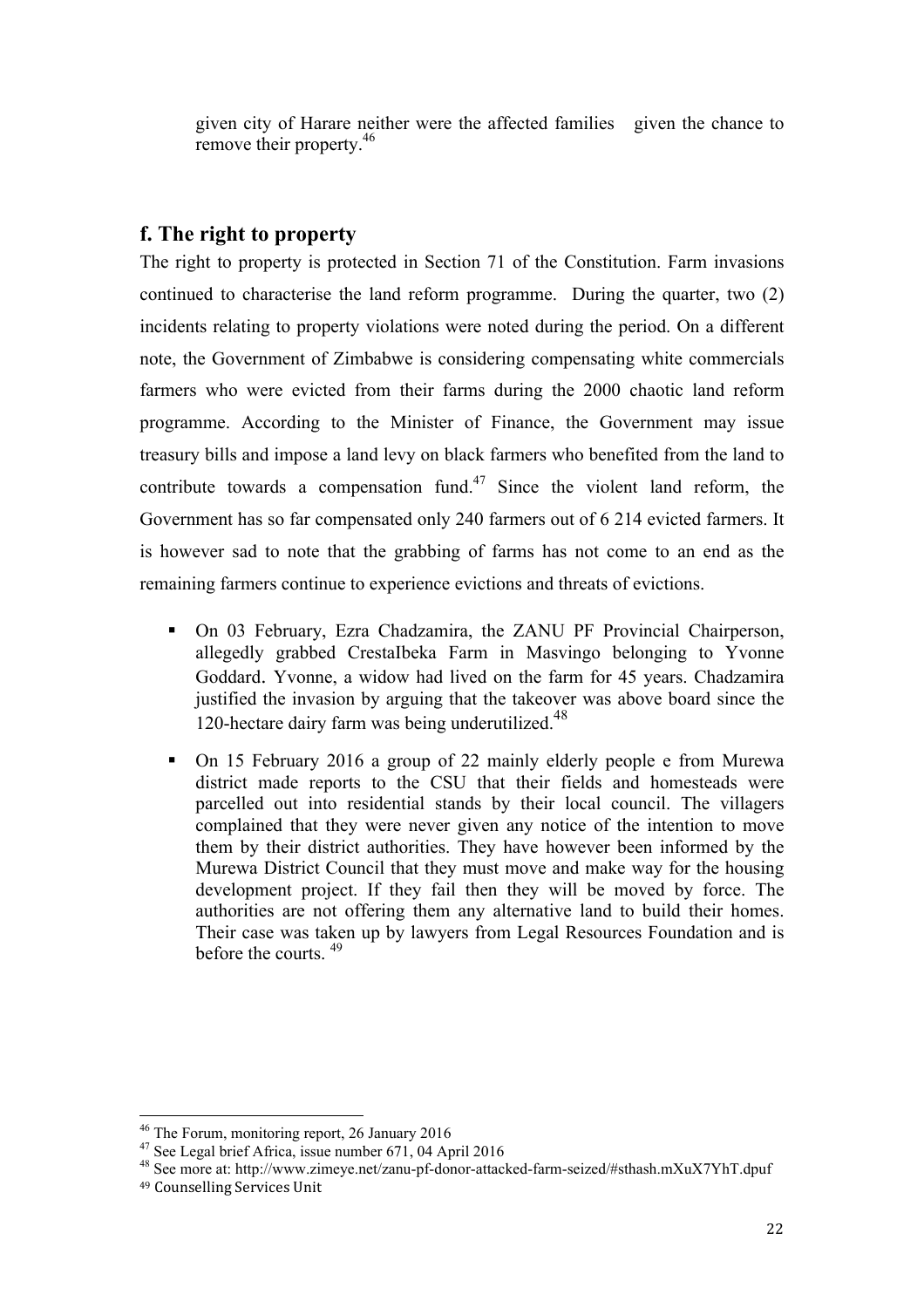## **Conclusion**

The Government of Zimbabwe lacks the political will for constitutionalism and this is undermining the country's potential to realize constitutionally guaranteed rights. There is therefore an urgent need for the Government to perform the basic functions of a State that that is protecting citizens from violence and providing essential services such as health, education, sanitation, and clean and safe water among others. Failure of which, the country risks sliding into the abyss of state failure. As it stands the Government, evidently lacks the capacity to address the multitude of challenges facing Zimbabwe today hence the continued violation of human rights.